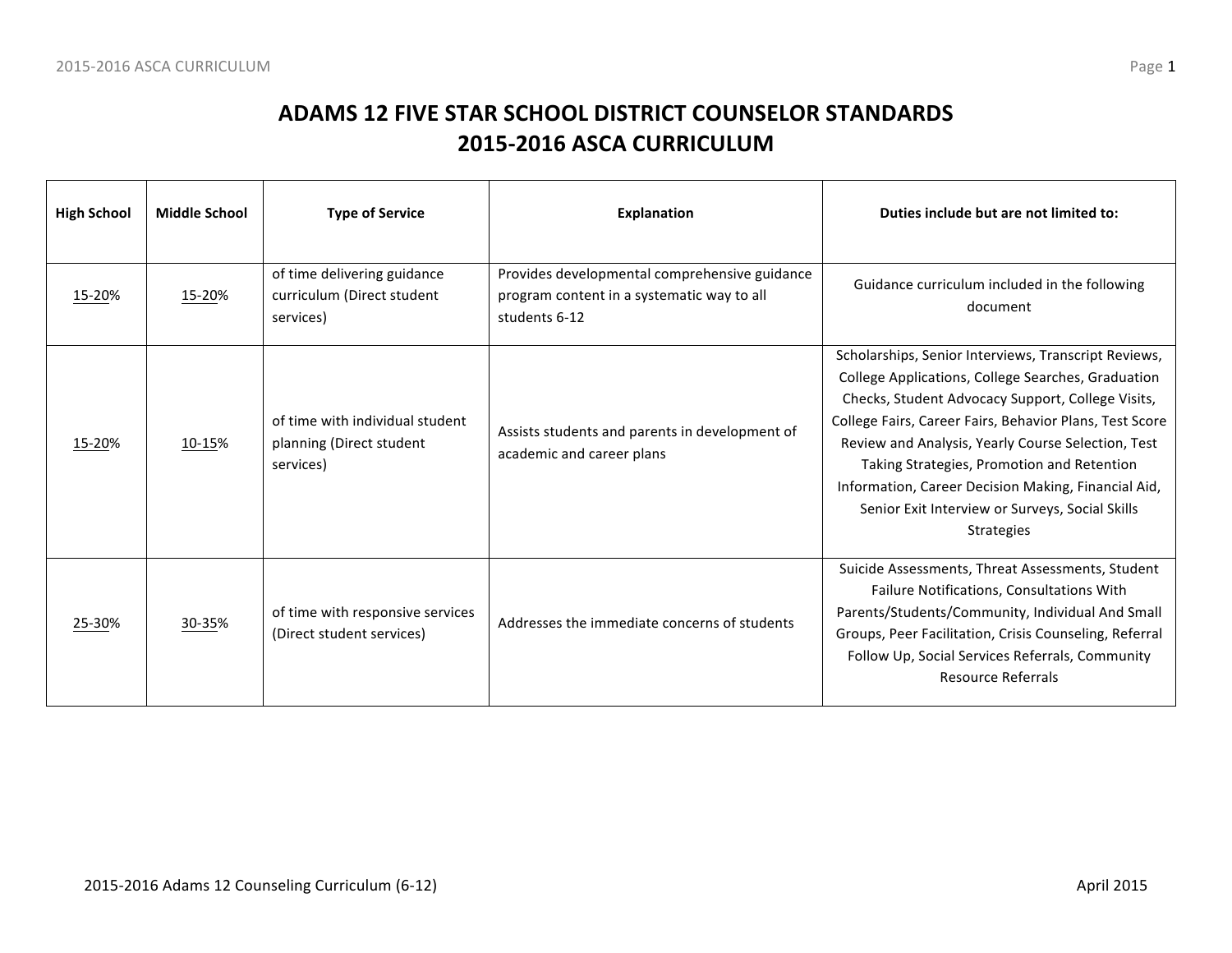### **Caseload Breakdown**

| <b>High School</b> | <b>Middle School</b> |
|--------------------|----------------------|
| Counselor: Student | Counselor: Student   |
| 1:291-446          | 1:297-441            |

Term Definition: IC-Infinite Campus, CIC – College in Colorado, SEL – Social Emotional Learning, MS – Mindset, LS – Learning Strategies, SMS – Self-Management Skills, SS - Social Skills

Semester 1 - timeframe from August to December, Semester 2 - timeframe from January to May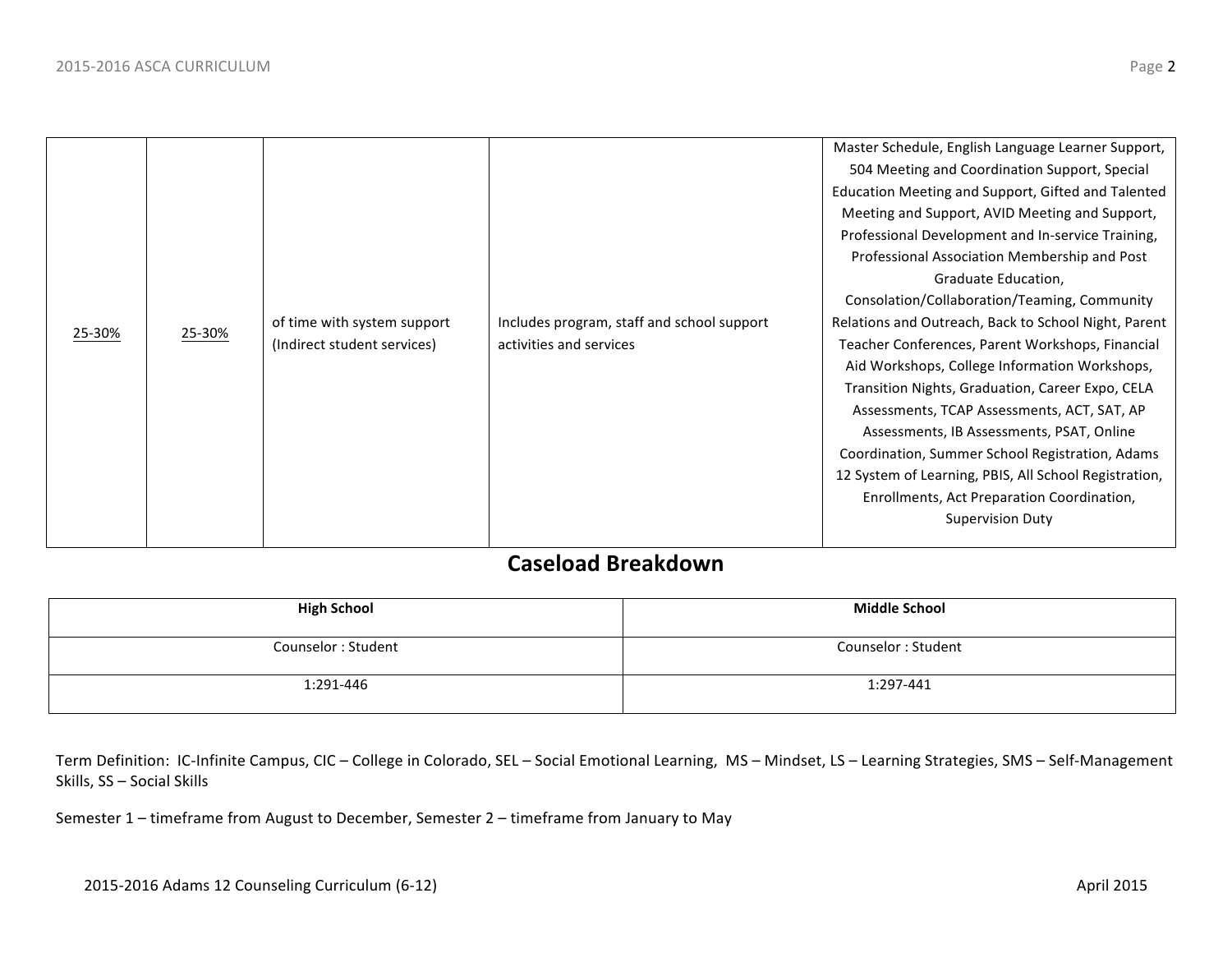### **ADAMS 12 FIVE STAR SCHOOL DISTRICT MIDDLE SCHOOL COUNSELOR STANDARDS ACADEMIC DEVELOPMENT STANDARD A**

| ASCA ACADEMIC DEVELOPMENT                                                                                                                                      | S.M.A.R.T GOAL                                                                                                                                                                                                                                                | <b>ICAP</b>                                                                                    |
|----------------------------------------------------------------------------------------------------------------------------------------------------------------|---------------------------------------------------------------------------------------------------------------------------------------------------------------------------------------------------------------------------------------------------------------|------------------------------------------------------------------------------------------------|
| <b>STANDARDS:</b>                                                                                                                                              |                                                                                                                                                                                                                                                               | <b>STANDARD</b>                                                                                |
| <b>STANDARD A:</b><br>Students will acquire the attitudes, knowledge<br>and skills that contribute to effective learning<br>in school and across the lifespan. | Students will be able to identify skills that will lead to<br>successful learning. Skills will include but are not limited to:<br>organization, time management and study skills.                                                                             | 2.01(1)(d)<br>2.01(1)(e)<br>2.01(1)(f)<br>2.01(1)(i)<br>2.01(2)(2)<br>2.01(2)(b)<br>2.02(1)(f) |
| <b>ASCA Mindsets and Behaviors:</b><br>MS 2, 6<br>LS 2, 3, 6<br>SMS 1, 10<br>SS 3, 8                                                                           | Students will be able to identify skills that will lead to<br>successful learning. Skills will include but are not limited to:<br>knowledge on high school graduation requirements and using<br>resources available to track school performance (such as IC). | 2.01(1)(d)<br>2.01(1)(e)<br>2.01(1)(f)<br>2.01(1)(i)<br>2.01(2)(2)<br>2.01(2)(b)<br>2.02(1)(f) |
|                                                                                                                                                                | Students will be able to identify skills that will lead to<br>successful learning. Skills will include but are not limited to:<br>understanding the difference between high school<br>graduation and college entrance requirements.                           | 2.01(1)(d)<br>2.01(1)(e)<br>2.01(1)(f)<br>2.01(1)(i)<br>2.01(2)(2)<br>2.01(2)(b)<br>2.02(1)(f) |
|                                                                                                                                                                | Students will be able to identify skills that will lead to<br>successful learning. Skills will include but are not limited to:<br>understanding the difference between high school<br>graduation and college entrance requirements.                           | 2.01(1)(d)<br>2.01(1)(e)<br>2.01(1)(f)<br>2.01(1)(i)<br>2.01(2)(2)<br>2.01(2)(b)<br>2.02(1)(f) |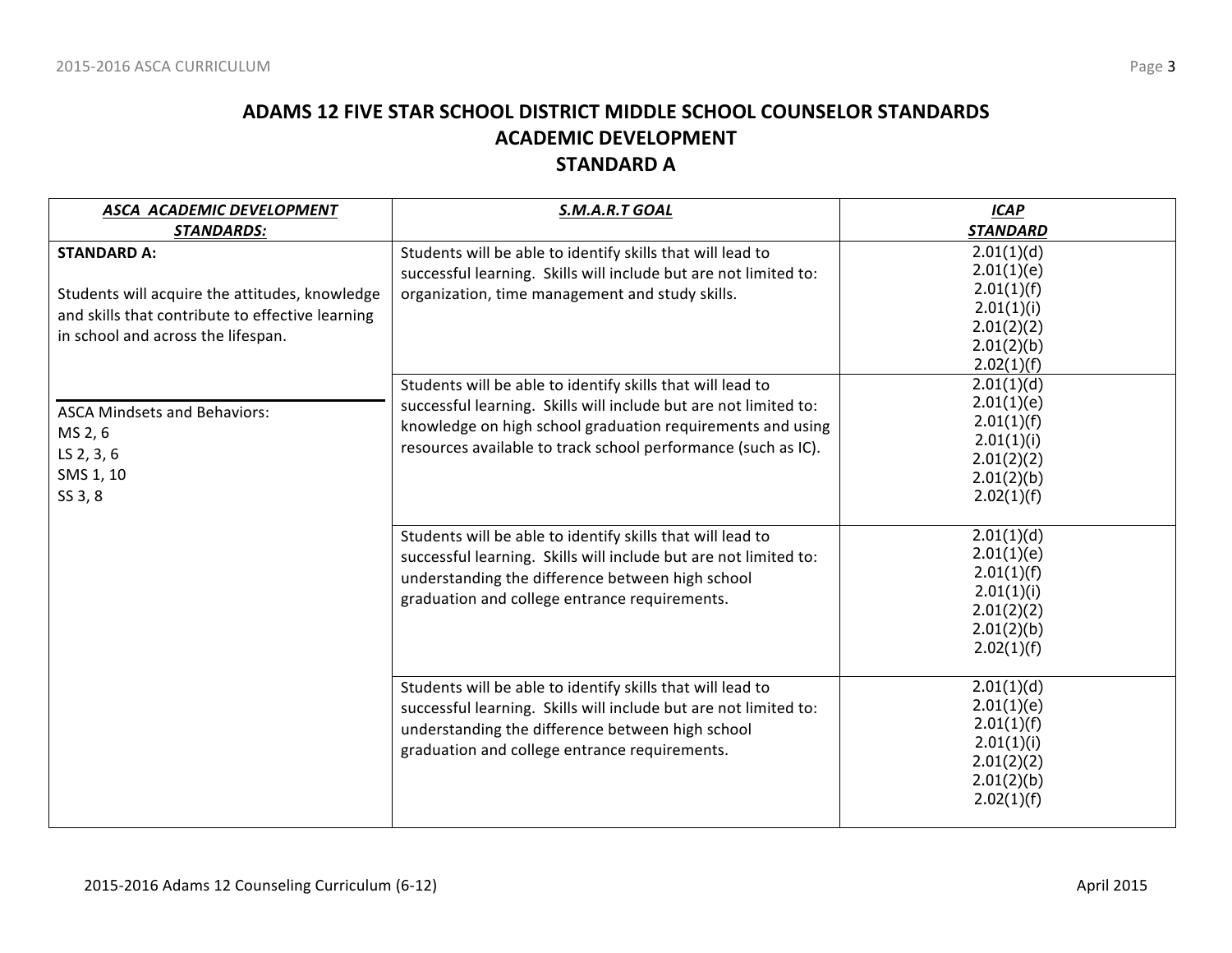### **ADAMS 12 FIVE STAR SCHOOL DISTRICT MIDDLE SCHOOL COUNSELOR STANDARDS ACADEMIC DEVELOPMENT STANDARD B**

| ASCA ACADEMIC DEVELOPMENT                | S.M.A.R.T GOAL                                              | <b>ICAP</b>     |
|------------------------------------------|-------------------------------------------------------------|-----------------|
| <b>STANDARDS:</b>                        |                                                             | <b>STANDARD</b> |
| <b>STANDARD B:</b>                       | Students will be able to access information from various    | 2.01(1)(c)      |
|                                          | resources and utilize academic data to set post-secondary   | 2.01(1)(d)      |
| Students will complete school with the   | goals.                                                      | 2.02(1)(e)      |
| academic preparation essential to choose |                                                             | 2.02(1)(f)      |
| from a wide range of substantial post-   |                                                             |                 |
| secondary options, including college.    | Students will be able to access information from various    | 2.01(1)(c)      |
|                                          | resources and utilize academic data to set an academic goal | 2.01(1)(d)      |
| <b>ASCA Mindsets and Behaviors</b>       | that connects to their post-secondary plan.                 | 2.02(1)(e)      |
| MS 2, 4                                  |                                                             | 2.02(1)(f)      |
| LS 2, 7, 8                               |                                                             |                 |
| SMS 5, 10                                | Students will be able to access information from various    | 2.01(1)(c)      |
| SS 3, 8, 9                               | resources and utilize academic data to create a 4-Year high | 2.01(1)(d)      |
|                                          | school plan based on their post-secondary goals             | 2.02(1)(e)      |
|                                          |                                                             | 2.02(1)(f)      |
|                                          |                                                             |                 |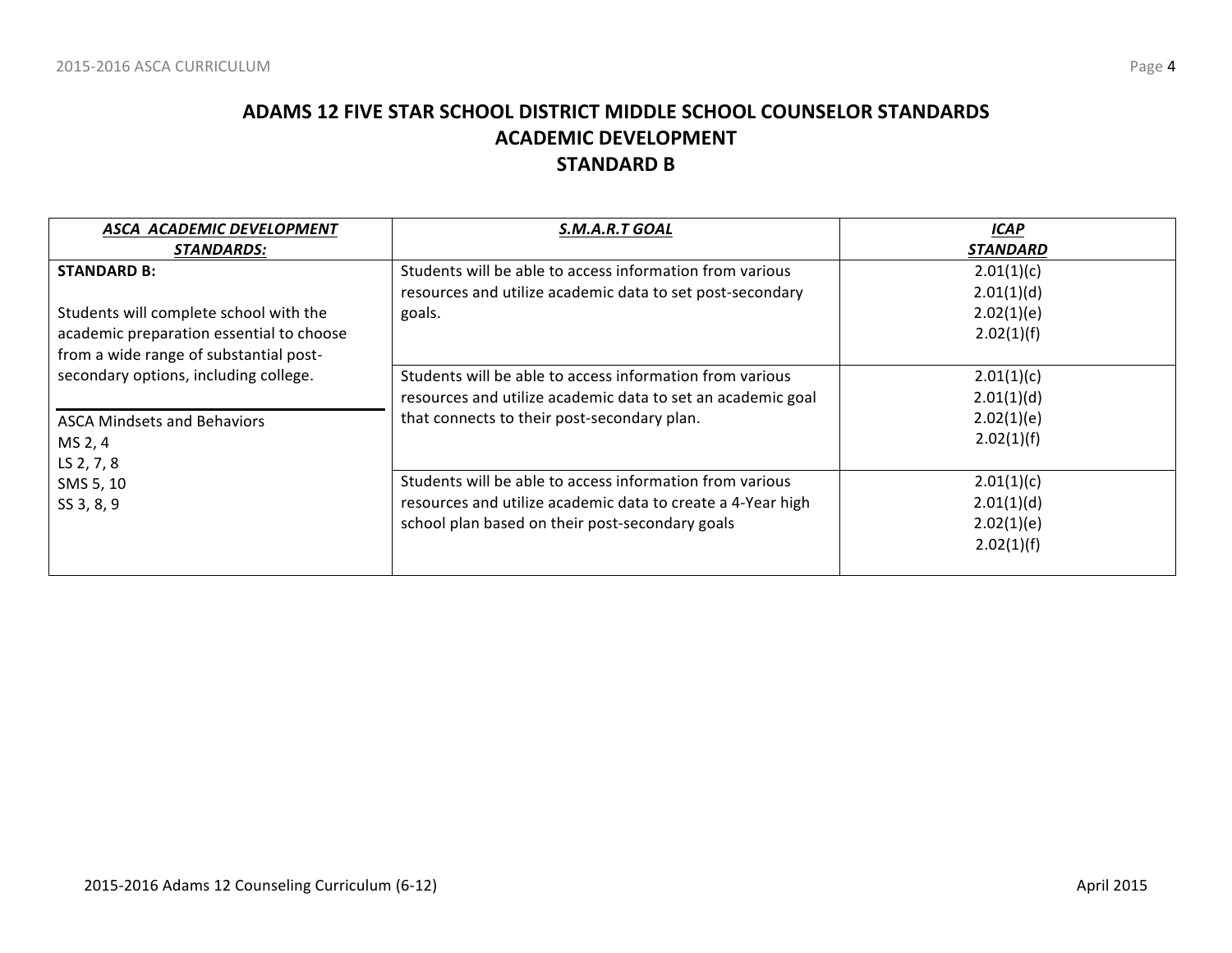### **ADAMS 12 FIVE STAR SCHOOL DISTRICT MIDDLE SCHOOL COUNSELOR STANDARDS ACADEMIC DEVELOPMENT STANDARD C**

| ASCA ACADEMIC DEVELOPMENT<br><b>STANDARDS:</b> | S.M.A.R.T GOAL                                              | <b>ICAP</b><br><b>STANDARD</b> |
|------------------------------------------------|-------------------------------------------------------------|--------------------------------|
| <b>STANDARD C:</b>                             | Students will be able to access CIC and identify one career | 2.01(1)(b)                     |
|                                                | that matches their interests                                | 2.01(1)(c)                     |
| Students will understand the relationship of   |                                                             | 2.01(1)(d)                     |
| academics to the world of work and to life at  |                                                             | 2.02(1)(e)                     |
| home and in the community.                     |                                                             | 2.02(1)(f)                     |
|                                                |                                                             | 2.02(1)(g)                     |
|                                                |                                                             | 2.02(1)(1)                     |
| <b>ASCA Mindsets and Behaviors</b>             |                                                             |                                |
| MS 4, 6                                        | Students will be able to access Naviance and identify one   | 2.01(1)(b)                     |
| LS 5, 7                                        | career that matches their strengths                         | 2.01(1)(c)                     |
| SMS 3, 8, 10                                   |                                                             | 2.01(1)(d)                     |
| SS 3, 7, 8, 9                                  |                                                             | 2.02(1)(e)                     |
|                                                |                                                             | 2.02(1)(f)                     |
|                                                |                                                             | 2.02(1)(g)                     |
|                                                |                                                             | 2.02(1)(1)                     |
|                                                |                                                             |                                |
|                                                | Students will be able to access Naviance and identify one   | 2.01(1)(b)                     |
|                                                | career that matches their strengths                         | 2.01(1)(c)                     |
|                                                |                                                             | 2.01(1)(d)                     |
|                                                |                                                             | 2.02(1)(e)                     |
|                                                |                                                             | 2.02(1)(f)                     |
|                                                |                                                             | 2.02(1)(g)                     |
|                                                |                                                             | 2.02(1)(1)                     |
|                                                |                                                             |                                |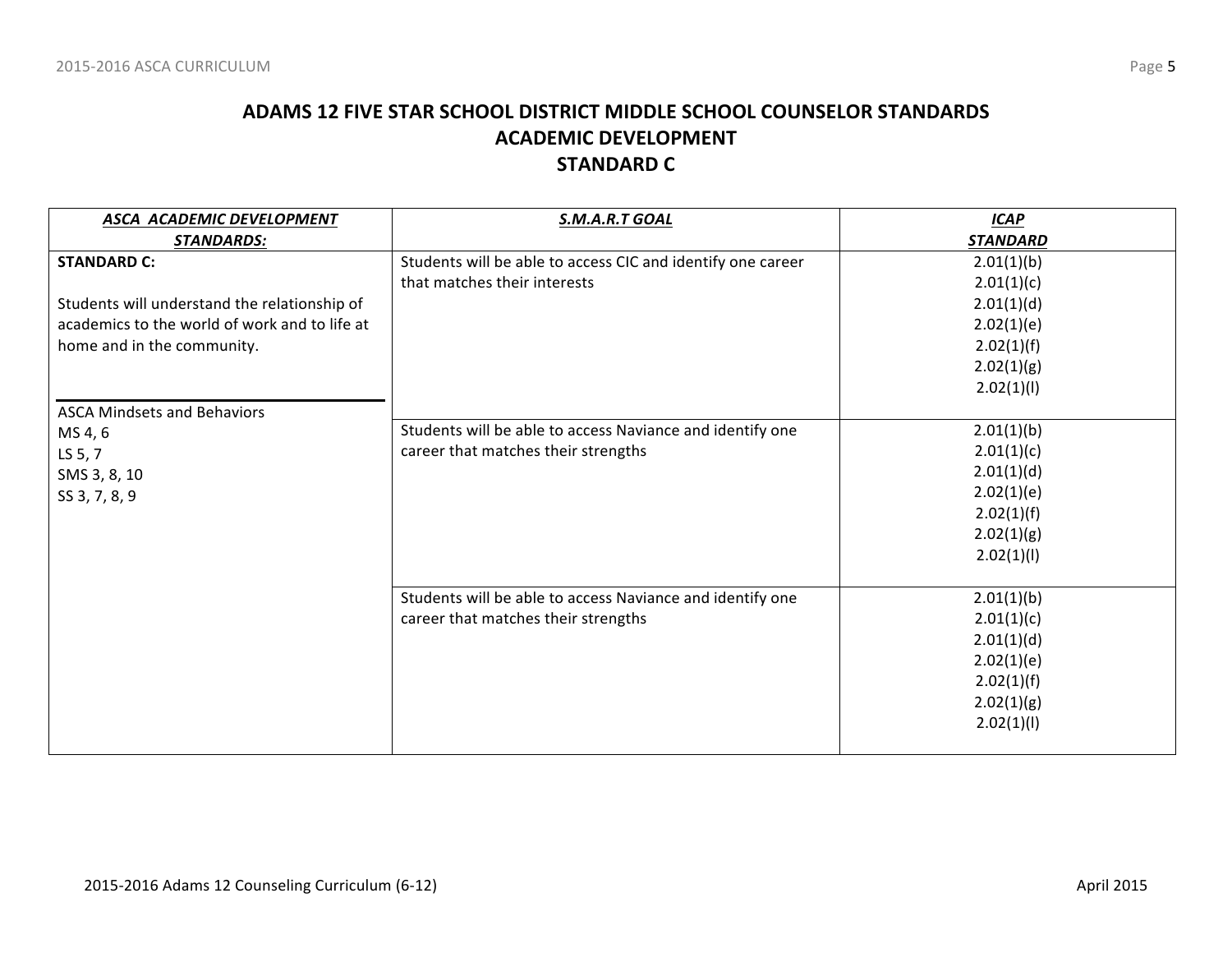### **ADAMS 12 FIVE STAR SCHOOL DISTRICT HIGH SCHOOL COUNSELOR STANDARDS ACADEMIC DEVELOPMENT STANDARD A 9TH AND 10TH**

| ASCA ACADEMIC DEVELOPMENT                        | S.M.A.R.T GOAL                                                  | <b>ICAP</b>     |
|--------------------------------------------------|-----------------------------------------------------------------|-----------------|
| <b>STANDARDS:</b>                                |                                                                 | <b>STANDARD</b> |
| <b>STANDARD A:</b>                               | Students will be able to successfully access resources, such as | 2.01(1)(d)      |
|                                                  | Naviance, IC and other school based resources.                  | 2.01(1)(e)      |
| Students will acquire the attitudes, knowledge   |                                                                 | 2.01(1)(f)      |
| and skills that contribute to effective learning |                                                                 | 2.01(1)(i)      |
| in school and across the lifespan.               |                                                                 | 2.01(2)(2)      |
|                                                  |                                                                 | 2.01(2)(b)      |
|                                                  |                                                                 | 2.02(1)(f)      |
|                                                  | Students will be able to successfully develop and describe      | 2.01(1)(d)      |
| <b>ASCA Mindsets and Behaviors:</b>              | personal assets relative to post-secondary workforce            | 2.01(1)(e)      |
| MS 2, 6                                          | readiness (PWR) in a resume.                                    | 2.01(1)(f)      |
| LS 2, 3, 6                                       |                                                                 | 2.01(1)(i)      |
| SMS 1, 10                                        |                                                                 | 2.01(2)(2)      |
| SS 3, 8                                          |                                                                 | 2.01(2)(b)      |
|                                                  |                                                                 | 2.02(1)(f)      |
|                                                  | Students will be able to successfully access resources such as  | 2.01(1)(d)      |
|                                                  | Naviance, IC and other school-based resources.                  | 2.01(1)(e)      |
|                                                  |                                                                 | 2.01(1)(f)      |
|                                                  |                                                                 | 2.01(1)(i)      |
|                                                  |                                                                 | 2.01(2)(2)      |
|                                                  |                                                                 | 2.01(2)(b)      |
|                                                  |                                                                 | 2.02(1)(f)      |
|                                                  | Students will be able to successfully develop and describe      | 2.01(1)(d)      |
|                                                  | personal assets relative to post-secondary workforce            | 2.01(1)(e)      |
|                                                  | readiness (PWR) in a resume.                                    | 2.01(1)(f)      |
|                                                  |                                                                 | 2.01(1)(i)      |
|                                                  |                                                                 | 2.01(2)(2)      |
|                                                  |                                                                 | 2.01(2)(b)      |
|                                                  |                                                                 | 2.02(1)(f)      |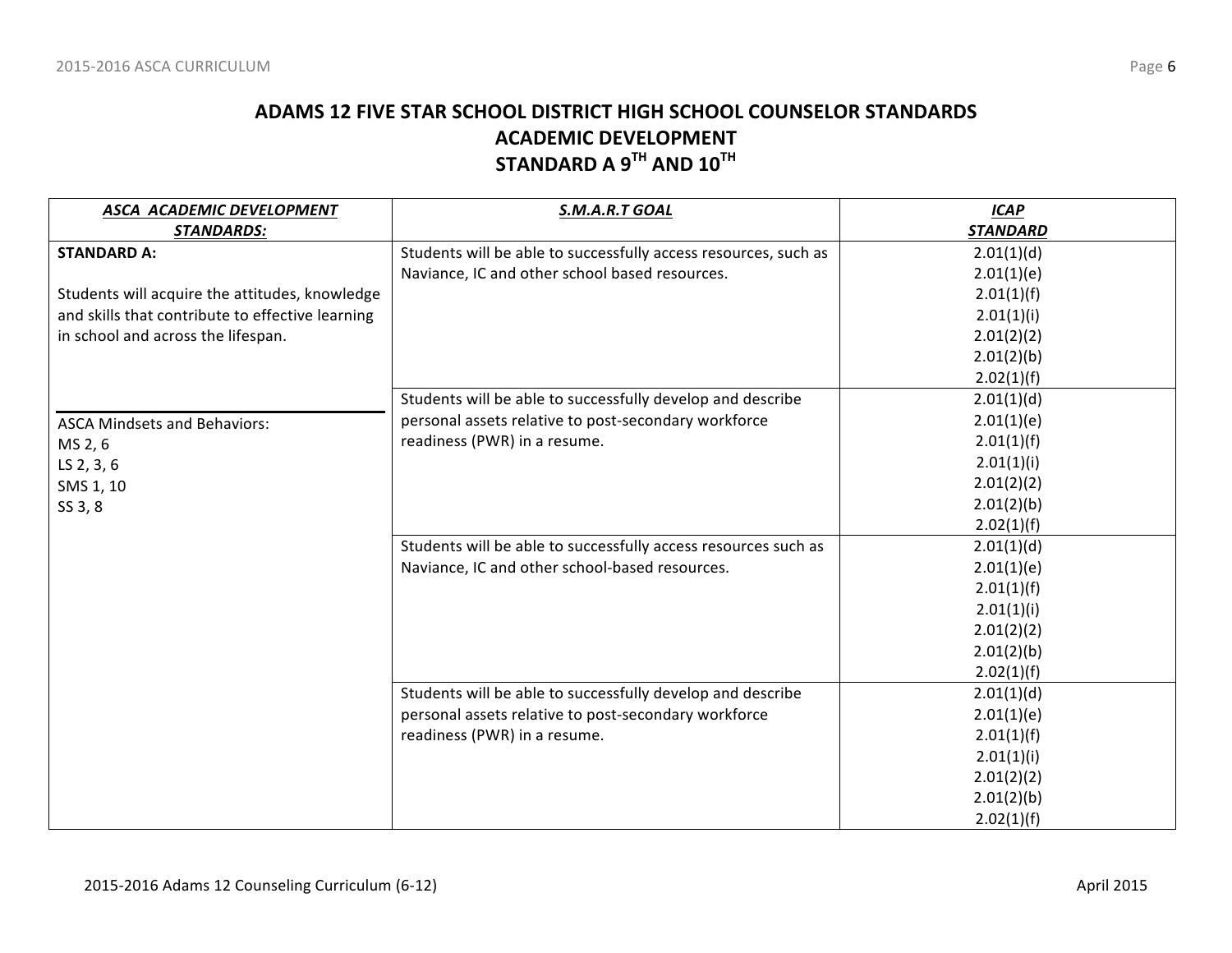### **ADAMS 12 FIVE STAR SCHOOL DISTRICT HIGH SCHOOL COUNSELOR STANDARDS ACADEMIC DEVELOPMENT STANDARD A 11TH AND 12TH**

| <b>STANDARD A:</b>                               | Students will be able to successfully access resources such as | 2.01(1)(d) |
|--------------------------------------------------|----------------------------------------------------------------|------------|
|                                                  | Naviance, IC and other school-based resources.                 | 2.01(1)(e) |
| Students will acquire the attitudes, knowledge   |                                                                | 2.01(1)(f) |
| and skills that contribute to effective learning |                                                                | 2.01(1)(i) |
| in school and across the lifespan.               |                                                                | 2.01(2)(2) |
|                                                  |                                                                | 2.01(2)(b) |
|                                                  |                                                                | 2.02(1)(f) |
|                                                  |                                                                |            |
|                                                  | Students will be able to successfully develop and describe     | 2.01(1)(d) |
|                                                  | personal assets relative to post-secondary workforce           | 2.01(1)(e) |
|                                                  | readiness (PWR) in a resume                                    | 2.01(1)(f) |
|                                                  |                                                                | 2.01(1)(i) |
|                                                  |                                                                | 2.01(2)(2) |
|                                                  |                                                                | 2.01(2)(b) |
|                                                  |                                                                | 2.02(1)(f) |
|                                                  | Students will be able to successfully access resources such    | 2.01(1)(d) |
|                                                  | as Naviance, IC and other school-based resources.              | 2.01(1)(e) |
| <b>ASCA Mindsets and Behaviors:</b>              |                                                                | 2.01(1)(f) |
| MS 2, 6                                          |                                                                | 2.01(1)(i) |
| LS 2, 3, 6                                       |                                                                | 2.01(2)(2) |
| SMS 1, 10                                        |                                                                | 2.01(2)(b) |
| SS 3, 8                                          |                                                                | 2.02(1)(f) |
|                                                  |                                                                |            |
|                                                  | Students will be able to successfully develop and describe     | 2.01(1)(d) |
|                                                  | personal assets relative to post-secondary workforce           | 2.01(1)(e) |
|                                                  | readiness (PWR) in a resume.                                   | 2.01(1)(f) |
|                                                  |                                                                | 2.01(1)(i) |
|                                                  |                                                                | 2.01(2)(2) |
|                                                  |                                                                | 2.01(2)(b) |
|                                                  |                                                                | 2.02(1)(f) |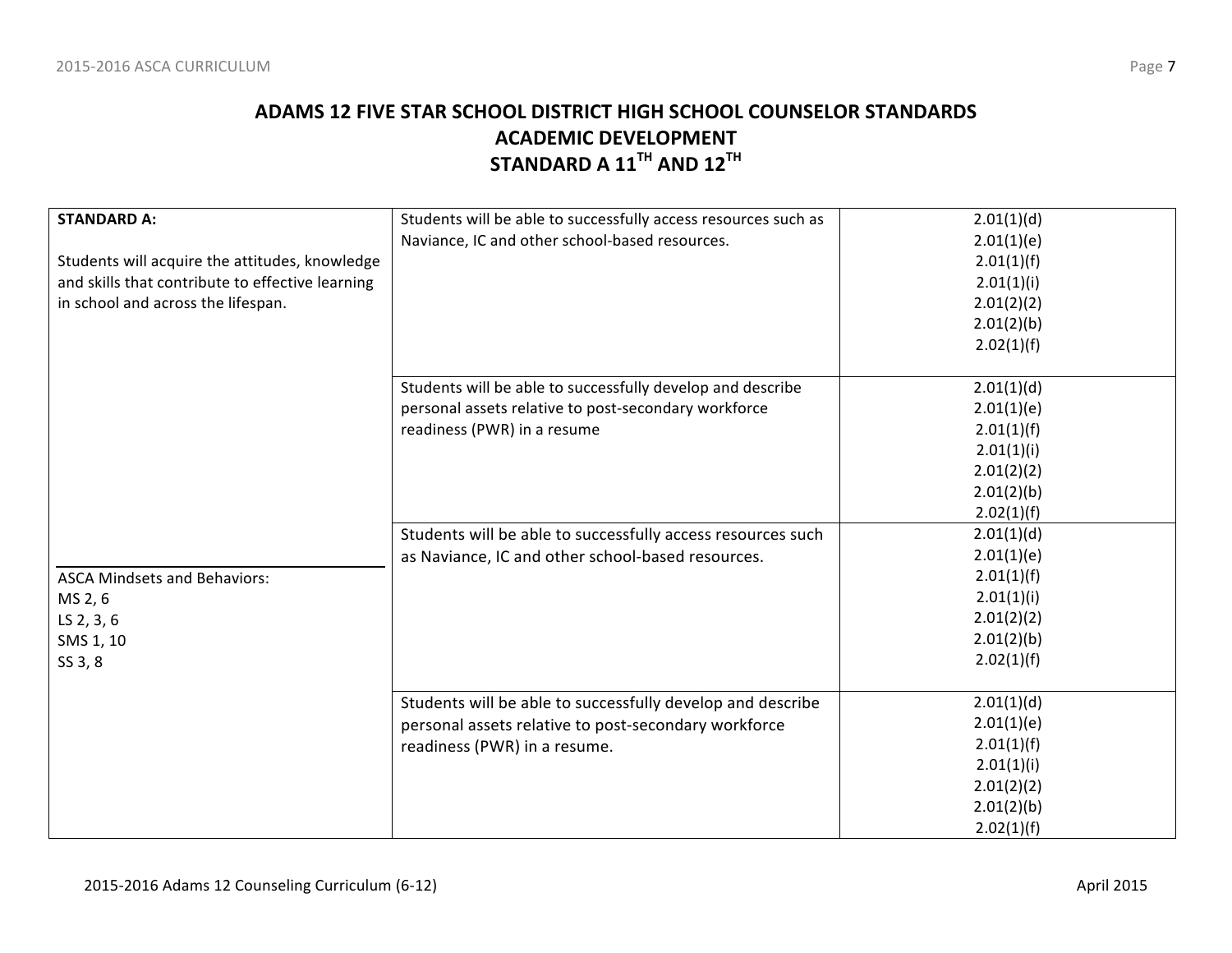## **ADAMS 12 FIVE STAR SCHOOL DISTRICT HIGH SCHOOL COUNSELOR STANDARDS ACADEMIC DEVELOPMENT STANDARD B**

| ASCA ACADEMIC DEVELOPMENT<br><b>STANDARDS:</b>                                                                                                     | S.M.A.R.T GOAL                                                                                                                        | <b>ICAP</b><br><b>STANDARD</b>                       |
|----------------------------------------------------------------------------------------------------------------------------------------------------|---------------------------------------------------------------------------------------------------------------------------------------|------------------------------------------------------|
| <b>STANDARD B:</b><br>Students will complete school with the<br>academic preparation essential to choose<br>from a wide range of substantial post- | Students will be aware of graduation requirements and<br>recommended pre-collegiate requirements.                                     | 2.01(1)(c)<br>2.01(1)(d)<br>2.02(1)(e)<br>2.02(1)(f) |
| secondary options, including college.                                                                                                              | Students will use knowledge of graduation requirements and<br>recommended pre-collegiate requirements.                                | 2.01(1)(c)<br>2.01(1)(d)<br>2.02(1)(e)<br>2.02(1)(f) |
| <b>ASCA Mindsets and Behaviors</b><br>MS 2, 4<br>LS 2, 7, 8<br>SMS 5, 10<br>SS 3, 8, 9                                                             | Students will use knowledge of graduation requirements and<br>recommended pre-collegiate requirements to create a<br>graduation plan. | 2.01(1)(c)<br>2.01(1)(d)<br>2.02(1)(e)<br>2.02(1)(f) |
|                                                                                                                                                    | Students will be able to identify their own post-secondary<br>plans.                                                                  | 2.01(1)(c)<br>2.01(1)(d)<br>2.02(1)(e)<br>2.02(1)(f) |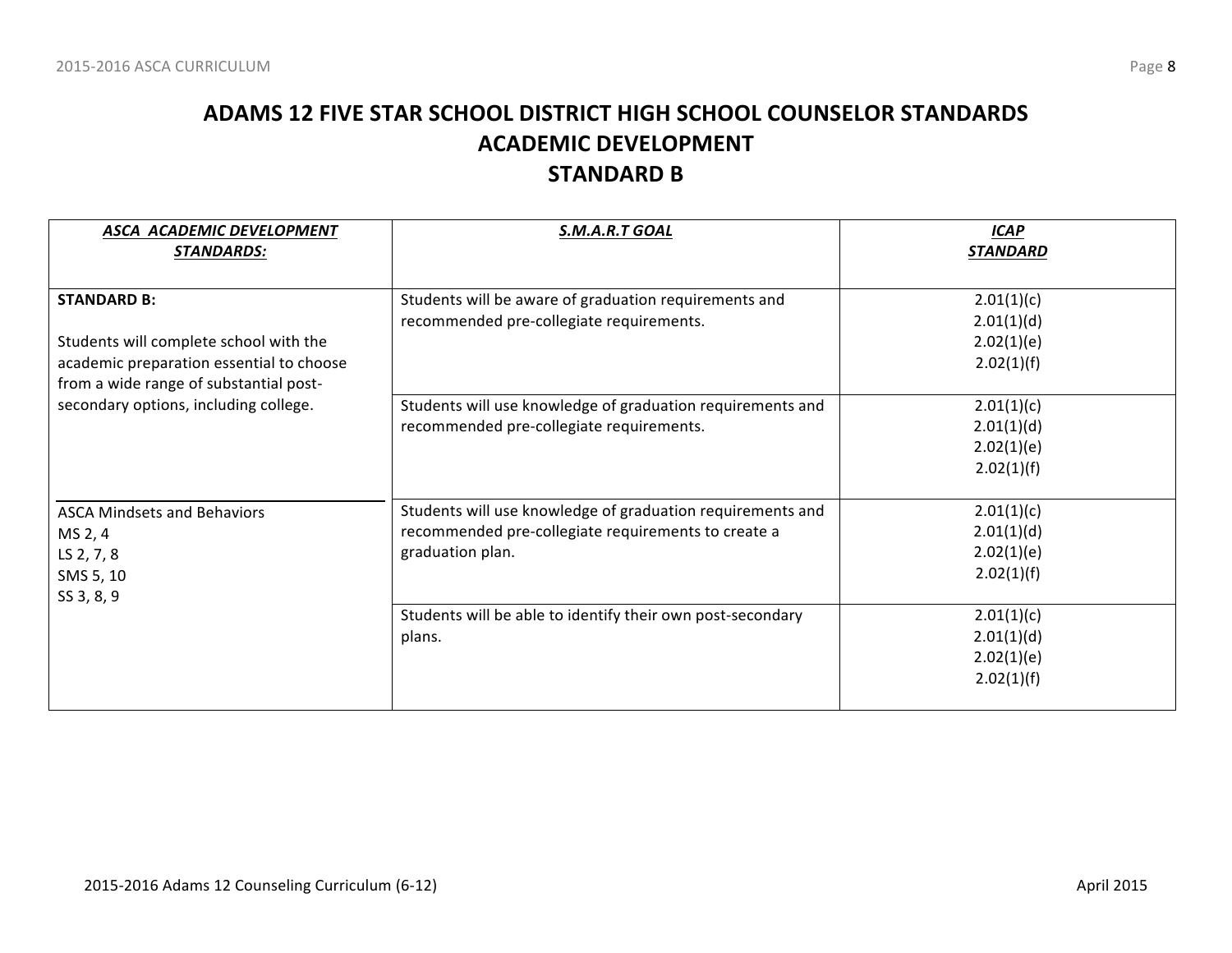## **ADAMS 12 FIVE STAR SCHOOL DISTRICT HIGH SCHOOL COUNSELOR STANDARDS ACADEMIC DEVELOPMENT STANDARD C**

| ASCA ACADEMIC DEVELOPMENT                     | S.M.A.R.T GOAL                                       | <b>ICAP</b>     |
|-----------------------------------------------|------------------------------------------------------|-----------------|
| <b>STANDARDS:</b>                             |                                                      | <b>STANDARD</b> |
| <b>STANDARD C:</b>                            | Students will update their 4-year plan.              | 2.01(1)(b)      |
|                                               |                                                      | 2.01(1)(c)      |
| Students will understand the relationship of  |                                                      | 2.01(1)(d)      |
| academics to the world of work and to life at |                                                      | 2.02(1)(e)      |
| home and in the community.                    |                                                      | 2.02(1)(f)      |
|                                               |                                                      | 2.02(1)(g)      |
|                                               |                                                      | 2.02(1)(1)      |
|                                               | Students will review and adjust their 4-year plan.   | 2.01(1)(b)      |
|                                               |                                                      | 2.01(1)(c)      |
|                                               |                                                      | 2.01(1)(d)      |
| <b>ASCA Mindsets and Behaviors</b>            |                                                      | 2.02(1)(e)      |
| MS 4, 6                                       |                                                      | 2.02(1)(f)      |
| LS 5, 7                                       |                                                      | 2.02(1)(g)      |
| SMS 3, 8, 10                                  |                                                      | 2.02(1)(1)      |
| SS 3, 7, 8, 9                                 | Students will review and finalize their 4-year plan. | 2.01(1)(b)      |
|                                               |                                                      | 2.01(1)(c)      |
|                                               |                                                      | 2.01(1)(d)      |
|                                               |                                                      | 2.02(1)(e)      |
|                                               |                                                      | 2.02(1)(f)      |
|                                               |                                                      | 2.02(1)(g)      |
|                                               |                                                      | 2.02(1)(1)      |
|                                               | Students will have a graduation plan.                | 2.01(1)(b)      |
|                                               |                                                      | 2.01(1)(c)      |
|                                               |                                                      | 2.01(1)(d)      |
|                                               |                                                      | 2.02(1)(e)      |
|                                               |                                                      | 2.02(1)(f)      |
|                                               |                                                      | 2.02(1)(g)      |
|                                               |                                                      | 2.02(1)(I)      |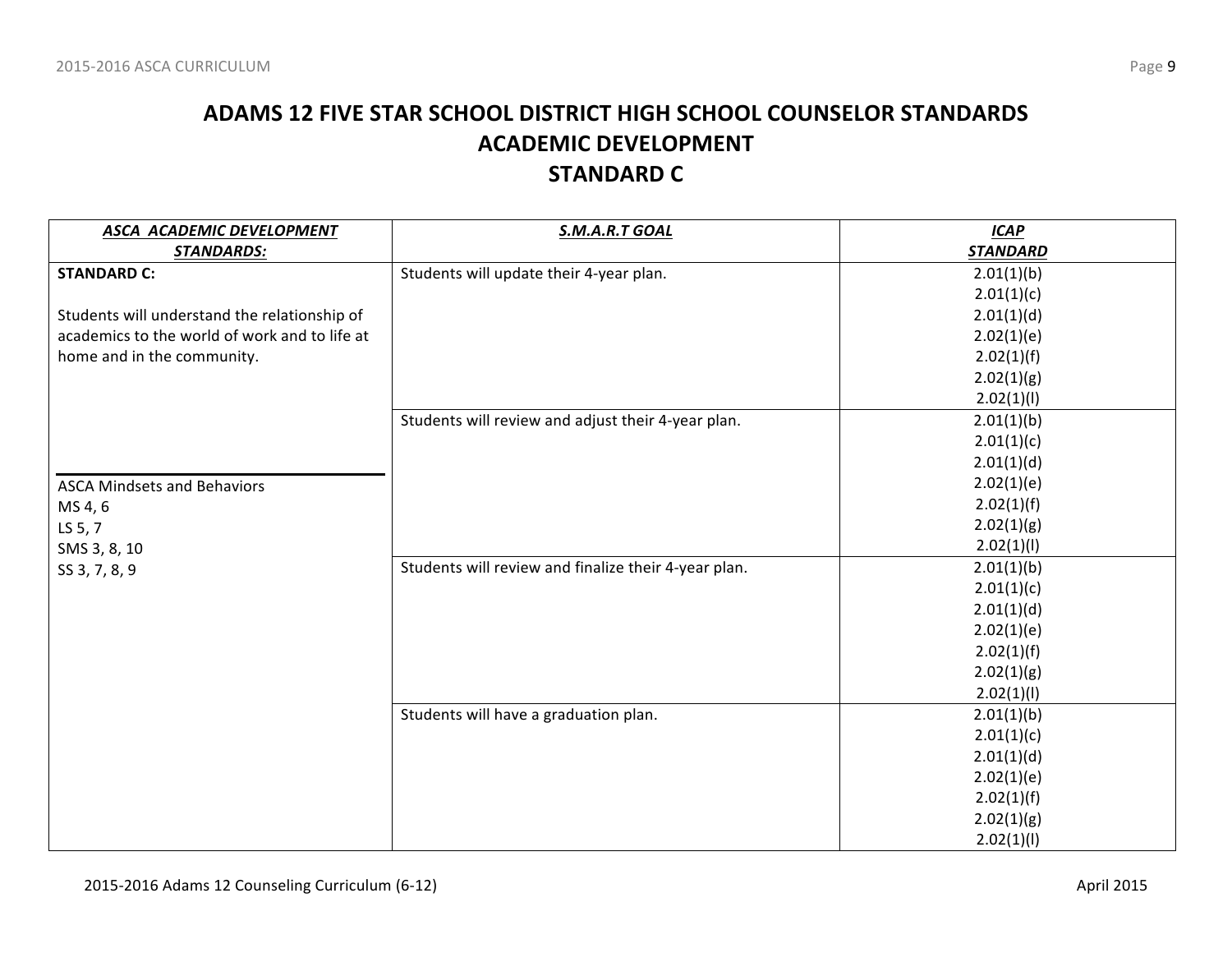## **ADAMS 12 FIVE STAR SCHOOL DISTRICT MIDDLE SCHOOL COUNSELOR STANDARDS CAREER DEVELOPMENT STANDARD A**

| ASCA CAREER DEVELOPMENT STANDARDS:              | S.M.A.R.T GOAL                                                   | <b>ICAP</b>     |
|-------------------------------------------------|------------------------------------------------------------------|-----------------|
|                                                 |                                                                  | <b>STANDARD</b> |
| <b>STANDARD A:</b>                              | Students will be able to identify their interests in relation to | 2.01(1)(a)      |
|                                                 | post secondary plans.                                            | 2.01(1)(j)      |
| Students will acquire the skills to investigate |                                                                  | 2.02(1)(e)      |
| the world of work in relation to knowledge of   |                                                                  | 2.02(1)(f)      |
| self and to make informed career decisions.     |                                                                  |                 |
|                                                 | Students will identify one career goal and understand the        | 2.01(1)(a)      |
|                                                 | connection of their strengths in relation to their post          | 2.01(1)(j)      |
| <b>ASCA Mindsets and Behaviors</b>              | secondary plans.                                                 | 2.02(1)(e)      |
| MS 2, 3, 4                                      |                                                                  | 2.02(1)(f)      |
| LS 3, 4, 5                                      |                                                                  |                 |
| SMS 1, 2, 3                                     |                                                                  |                 |
| SS 1, 8                                         | Students will identify one career goal and understand the        | 2.01(1)(a)      |
|                                                 | connection of their strengths in relation to their post-         | 2.01(1)(j)      |
|                                                 | secondary plans.                                                 | 2.02(1)(e)      |
|                                                 |                                                                  | 2.02(1)(f)      |
|                                                 |                                                                  |                 |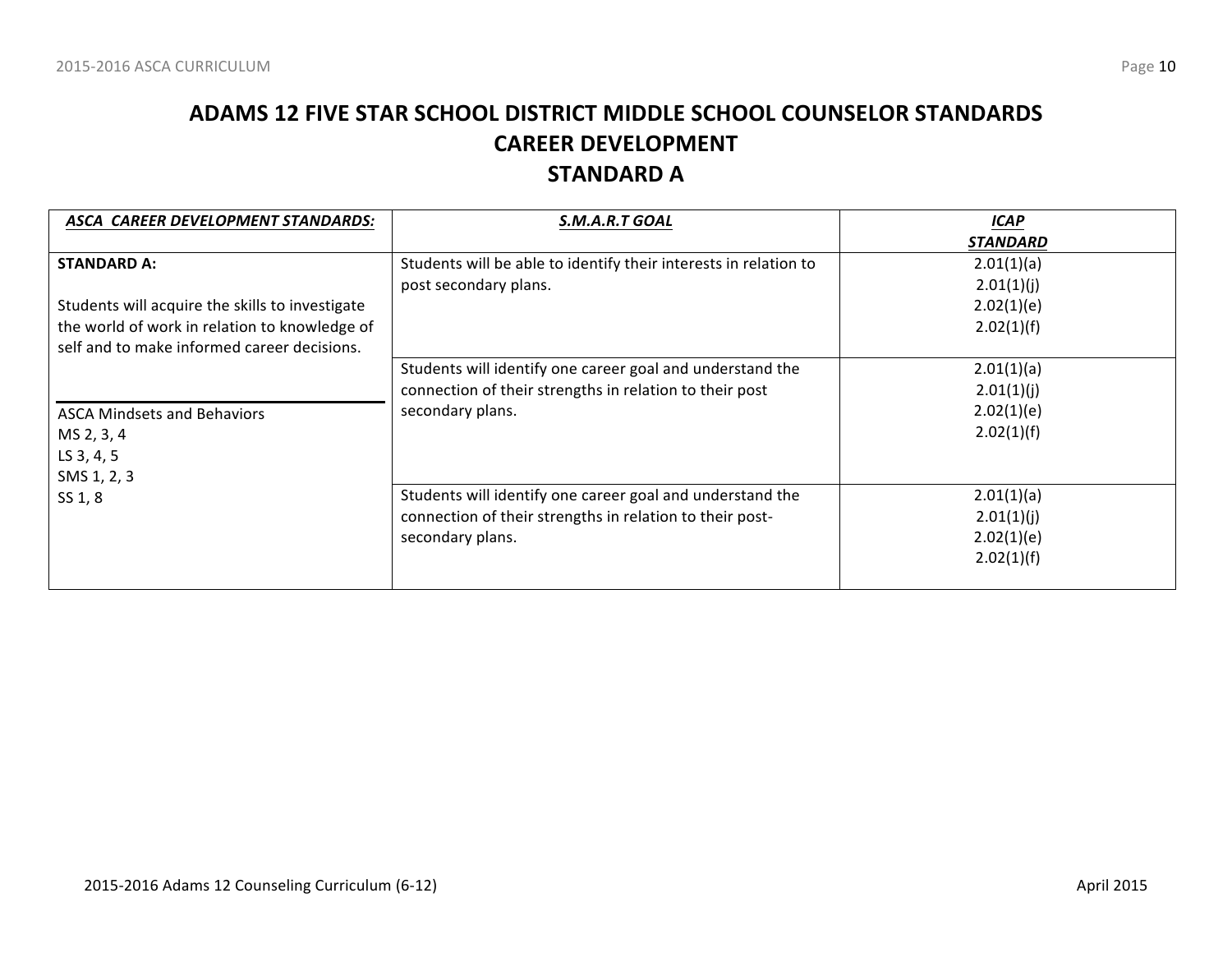## **ADAMS 12 FIVE STAR SCHOOL DISTRICT MIDDLE SCHOOL COUNSELOR STANDARDS CAREER DEVELOPMENT STANDARD B**

| ASCA CAREER DEVELOPMENT STANDARDS:         | S.M.A.R.T GOAL                                               | <b>ICAP</b>     |
|--------------------------------------------|--------------------------------------------------------------|-----------------|
|                                            |                                                              | <b>STANDARD</b> |
| <b>STANDARD B:</b>                         | Students will explore careers based on their personal        | 2.01(1)(a)      |
|                                            | interests.                                                   | 2.01(1)(i)      |
| Students will employ strategies to achieve |                                                              | 2.02(1)(e)      |
| future career goals with success and       |                                                              | 2.02(1)(f)      |
| satisfaction.                              |                                                              |                 |
|                                            | Students will investigate post-secondary options and careers | 2.01(1)(a)      |
|                                            | based on their strengths                                     | 2.01(1)(i)      |
|                                            |                                                              | 2.02(1)(e)      |
| <b>ASCA Mindsets and Behaviors</b>         |                                                              | 2.02(1)(f)      |
|                                            |                                                              |                 |
| MS 2, 5                                    | Students will investigate post-secondary options and careers | 2.01(1)(a)      |
| LS 4, 7                                    | based on their strengths                                     | 2.01(1)(i)      |
| SMS 4, 5                                   |                                                              | 2.02(1)(e)      |
| SS 2, 3, 7                                 |                                                              | 2.02(1)(f)      |
|                                            |                                                              |                 |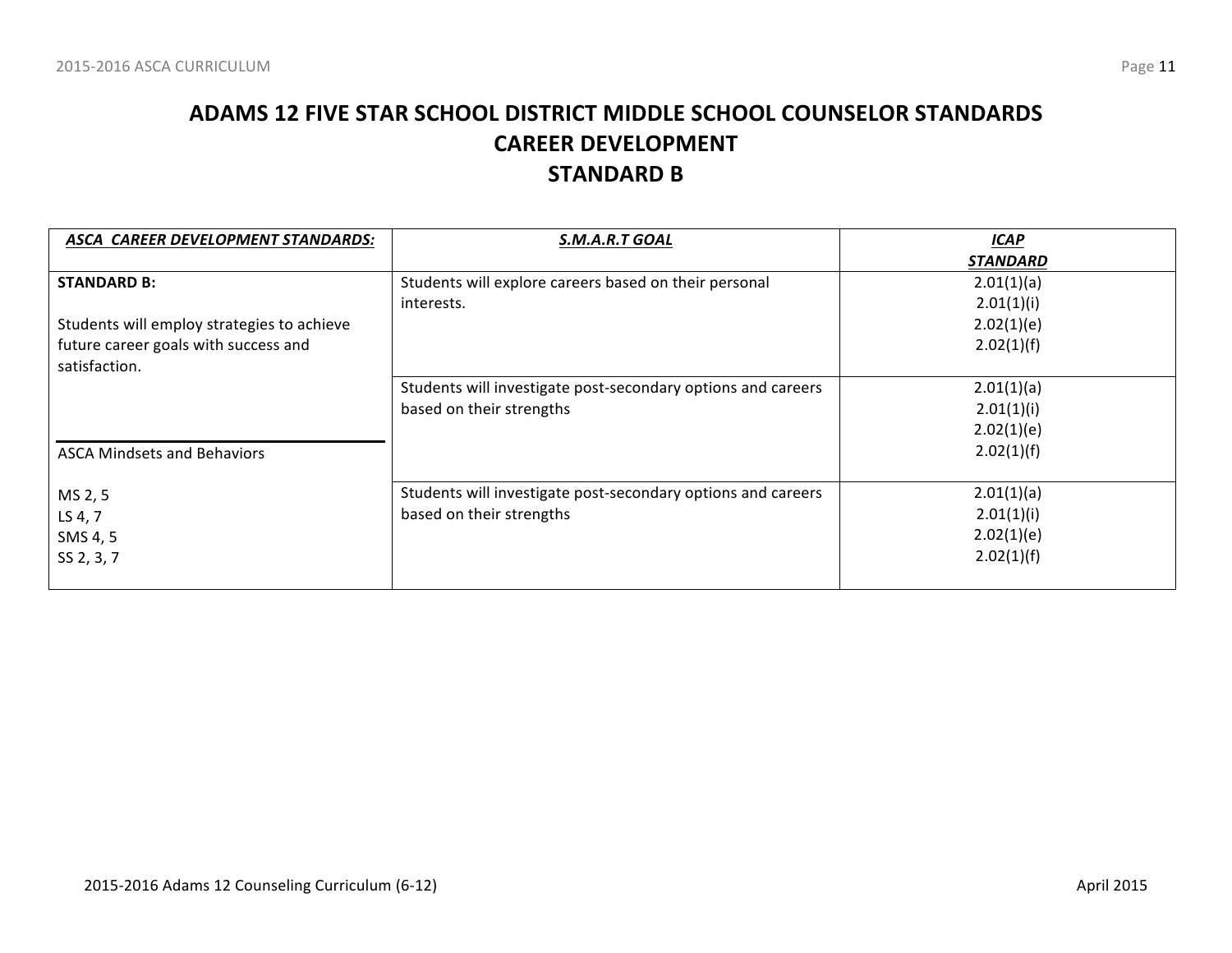## **ADAMS 12 FIVE STAR SCHOOL DISTRICT MIDDLE SCHOOL COUNSELOR STANDARDS CAREER DEVELOPMENT STANDARD C**

| <b>ASCA CAREER DEVELOPMENT STANDARDS:</b> | S.M.A.R.T GOAL                                              | <b>ICAP</b>     |
|-------------------------------------------|-------------------------------------------------------------|-----------------|
|                                           |                                                             | <b>STANDARD</b> |
| <b>STANDARD C:</b>                        | Students will research one career based on their personal   | 2.01(1)(a)      |
|                                           | interests.                                                  | 2.01(1)(i)      |
| Students will understand the relationship |                                                             | 2.01(1)(j)      |
| between personal qualities, education,    |                                                             | 2.02(1)(e)      |
| training and the world of work.           |                                                             | 2.02(1)(f)      |
|                                           |                                                             |                 |
|                                           | Students will research career pathways and specific careers | 2.01(1)(a)      |
|                                           | based on their strengths.                                   | 2.01(1)(i)      |
|                                           |                                                             | 2.01(1)(j)      |
|                                           |                                                             | 2.02(1)(e)      |
| <b>ASCA Mindsets and Behaviors</b>        |                                                             | 2.02(1)(f)      |
| MS 4, 5                                   |                                                             |                 |
| LS $1, 9$                                 | Students will research career pathways and specific careers | 2.01(1)(a)      |
| SMS 5, 10                                 | based on their strengths.                                   | 2.01(1)(i)      |
| SS 2, 6                                   |                                                             | 2.01(1)(j)      |
|                                           |                                                             | 2.02(1)(e)      |
|                                           |                                                             | 2.02(1)(f)      |
|                                           |                                                             |                 |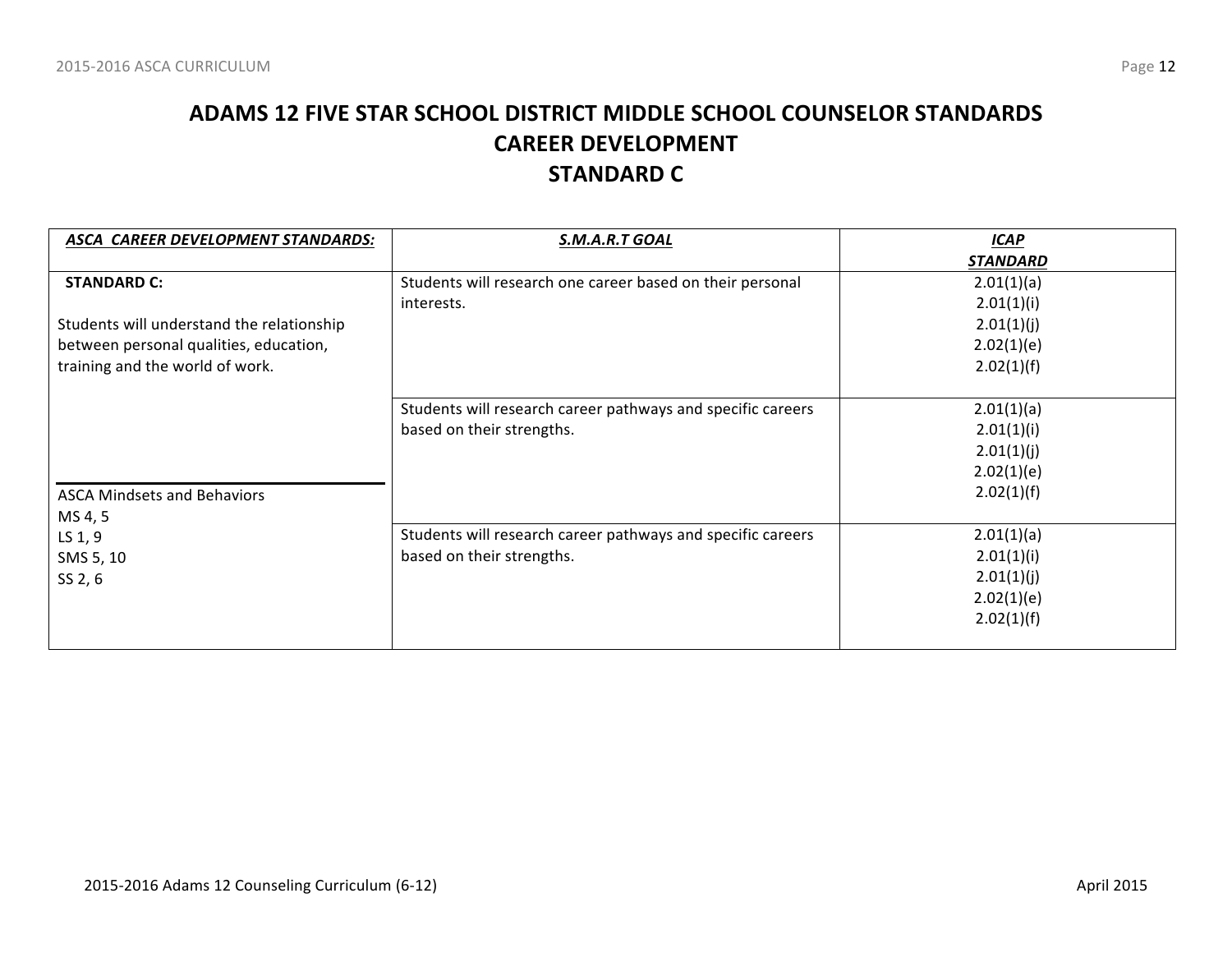## **ADAMS 12 FIVE STAR SCHOOL DISTRICT HIGH SCHOOL COUNSELOR STANDARDS CAREER DEVELOPMENT STANDARD A**

| ASCA CAREER DEVELOPMENT STANDARDS:              | S.M.A.R.T GOAL                                                  | <b>ICAP</b>     |
|-------------------------------------------------|-----------------------------------------------------------------|-----------------|
|                                                 |                                                                 | <b>STANDARD</b> |
| <b>STANDARD A:</b>                              | Students will be able to identify one career option based       | 2.01(1)(a)      |
|                                                 | upon interests.                                                 | 2.01(1)(j)      |
| Students will acquire the skills to investigate |                                                                 | 2.02(1)(e)      |
| the world of work in relation to knowledge of   |                                                                 | 2.02(1)(f)      |
| self and to make informed career decisions.     |                                                                 |                 |
|                                                 | Students will be able to identify one career option based       | 2.01(1)(a)      |
|                                                 | upon interests.                                                 | 2.01(1)(j)      |
|                                                 |                                                                 | 2.02(1)(e)      |
|                                                 |                                                                 | 2.02(1)(f)      |
| <b>ASCA Mindsets and Behaviors</b>              |                                                                 |                 |
| MS 2, 3, 4                                      | Students will be able to understand how career options align    | 2.01(1)(a)      |
| LS 3, 4, 5                                      | with personality traits and work values.                        | 2.01(1)(j)      |
| SMS 1, 2, 3                                     |                                                                 | 2.02(1)(e)      |
| SS 1, 8                                         |                                                                 | 2.02(1)(f)      |
|                                                 |                                                                 |                 |
|                                                 | Students will have a plan for graduation that aligns with their | 2.01(1)(a)      |
|                                                 | individual career goal.                                         | 2.01(1)(j)      |
|                                                 |                                                                 | 2.02(1)(e)      |
|                                                 |                                                                 | 2.02(1)(f)      |
|                                                 |                                                                 |                 |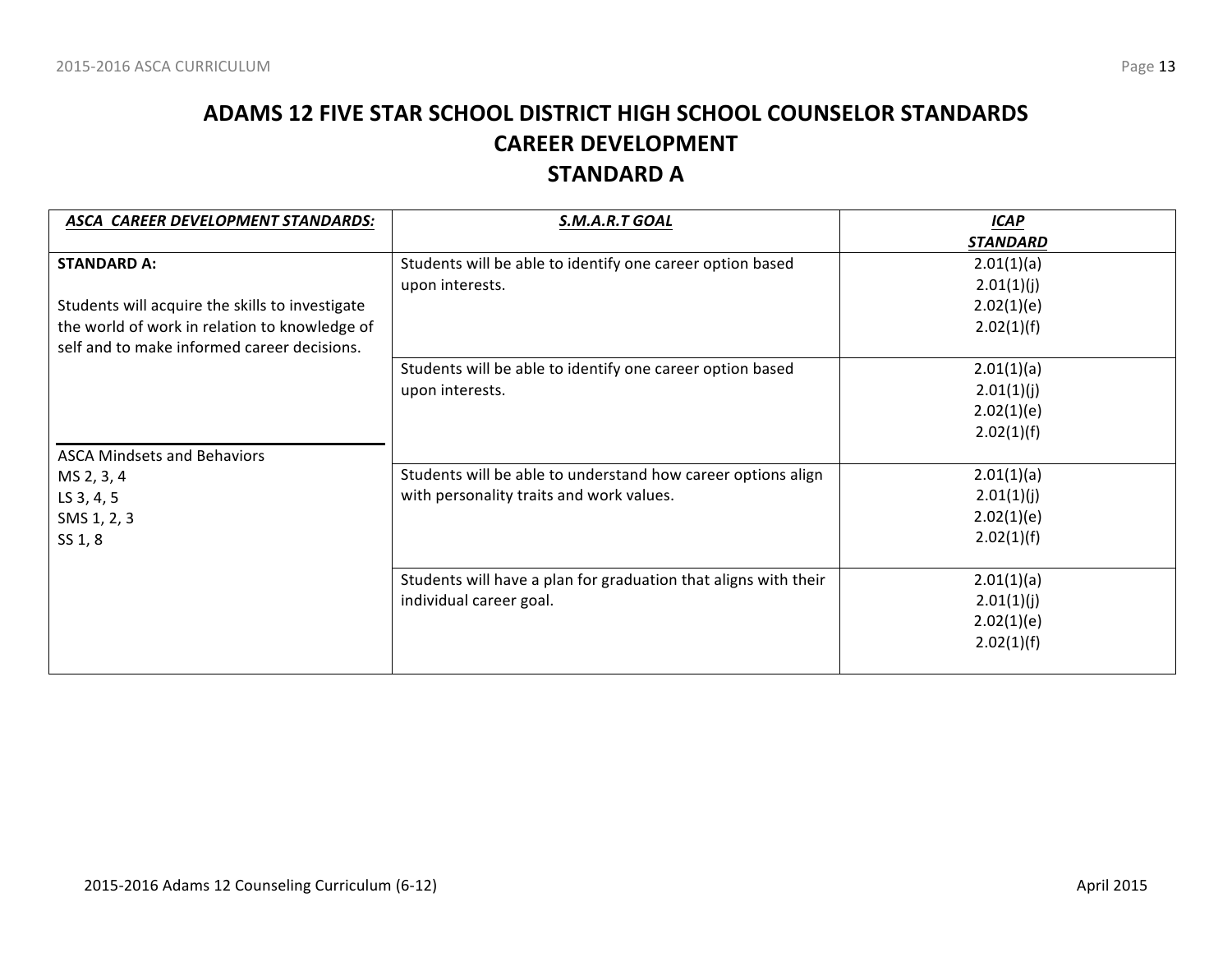## **ADAMS 12 FIVE STAR SCHOOL DISTRICT HIGH SCHOOL COUNSELOR STANDARDS CAREER DEVELOPMENT STANDARD B**

| ASCA CAREER DEVELOPMENT STANDARDS:         | S.M.A.R.T GOAL                                                 | <b>ICAP</b>     |
|--------------------------------------------|----------------------------------------------------------------|-----------------|
|                                            |                                                                | <b>STANDARD</b> |
| <b>STANDARD B:</b>                         | Students explore specific post-secondary plans that align with | 2.01(1)(a)      |
|                                            | their personal and career interest.                            | 2.01(1)(i)      |
| Students will employ strategies to achieve |                                                                | 2.02(1)(e)      |
| future career goals with success and       |                                                                | 2.02(1)(f)      |
| satisfaction.                              |                                                                |                 |
|                                            | Students explore specific post-secondary plans that align with | 2.01(1)(a)      |
|                                            | their personal and career interest.                            | 2.01(1)(i)      |
|                                            |                                                                | 2.02(1)(e)      |
| <b>ASCA Mindsets and Behaviors</b>         |                                                                | 2.02(1)(f)      |
| MS 2, 5                                    |                                                                |                 |
| LS 4, 7                                    | Students explore specific post-secondary plans that align with | 2.01(1)(a)      |
| SMS 4, 5                                   | their personal and career interest.                            | 2.01(1)(i)      |
| SS 2, 3, 7                                 |                                                                | 2.02(1)(e)      |
|                                            |                                                                | 2.02(1)(f)      |
|                                            |                                                                |                 |
|                                            | Students will be able to identify coursework essential to      | 2.01(1)(a)      |
|                                            | achieve their high school and career goals.                    | 2.01(1)(i)      |
|                                            |                                                                | 2.02(1)(e)      |
|                                            |                                                                | 2.02(1)(f)      |
|                                            |                                                                |                 |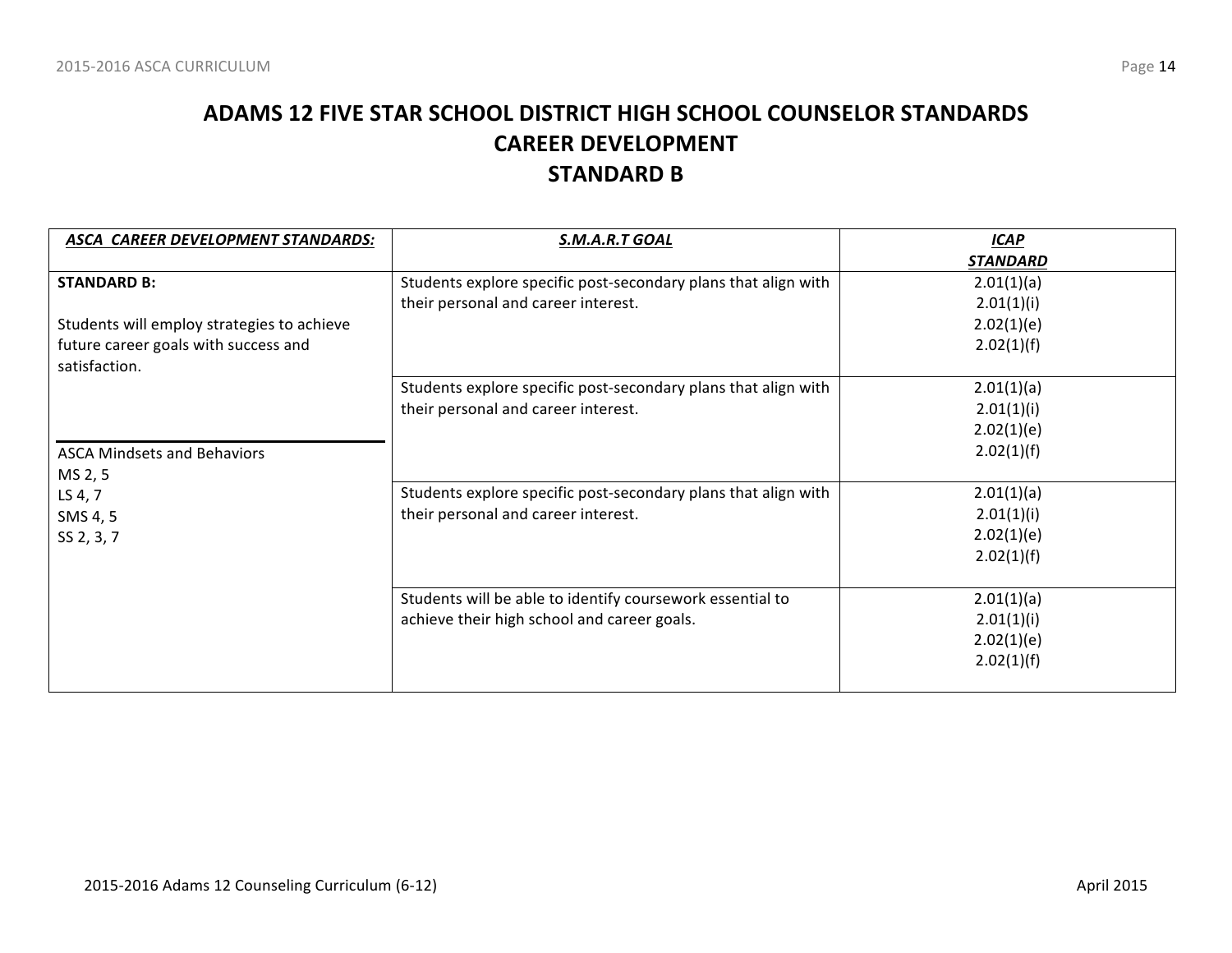## **ADAMS 12 FIVE STAR SCHOOL DISTRICT HIGH SCHOOL COUNSELOR STANDARDS CAREER DEVELOPMENT STANDARD C**

| ASCA CAREER DEVELOPMENT STANDARDS:        | S.M.A.R.T GOAL                                                    | <b>ICAP</b>     |
|-------------------------------------------|-------------------------------------------------------------------|-----------------|
|                                           |                                                                   | <b>STANDARD</b> |
| <b>STANDARD C:</b>                        | Students will begin to explore their personal career interests    | 2.01(1)(a)      |
|                                           | as related to their post-secondary plans.                         | 2.01(1)(i)      |
| Students will understand the relationship |                                                                   | 2.01(1)(j)      |
| between personal qualities, education,    |                                                                   | 2.02(1)(e)      |
| training and the world of work.           |                                                                   | 2.02(1)(f)      |
|                                           | Students will continue to review their personal career            | 2.01(1)(a)      |
|                                           | interests and be able to identify one career option based         | 2.01(1)(i)      |
|                                           | upon those interests.                                             | 2.01(1)(j)      |
|                                           |                                                                   | 2.02(1)(e)      |
|                                           |                                                                   | 2.02(1)(f)      |
|                                           |                                                                   |                 |
|                                           | Students will further examine specific career options that        | 2.01(1)(a)      |
| <b>ASCA Mindsets and Behaviors</b>        | align with their personal and career interests.                   | 2.01(1)(i)      |
| MS 4, 5                                   |                                                                   | 2.01(1)(j)      |
| LS 1, 9                                   |                                                                   | 2.02(1)(e)      |
| SMS 5, 10                                 |                                                                   | 2.02(1)(f)      |
| SS 2, 6                                   |                                                                   |                 |
|                                           | Students will finalize their post-secondary plan as it relates to | 2.01(1)(a)      |
|                                           | their personal and career goals.                                  | 2.01(1)(i)      |
|                                           |                                                                   | 2.01(1)(j)      |
|                                           |                                                                   | 2.02(1)(e)      |
|                                           |                                                                   | 2.02(1)(f)      |
|                                           |                                                                   |                 |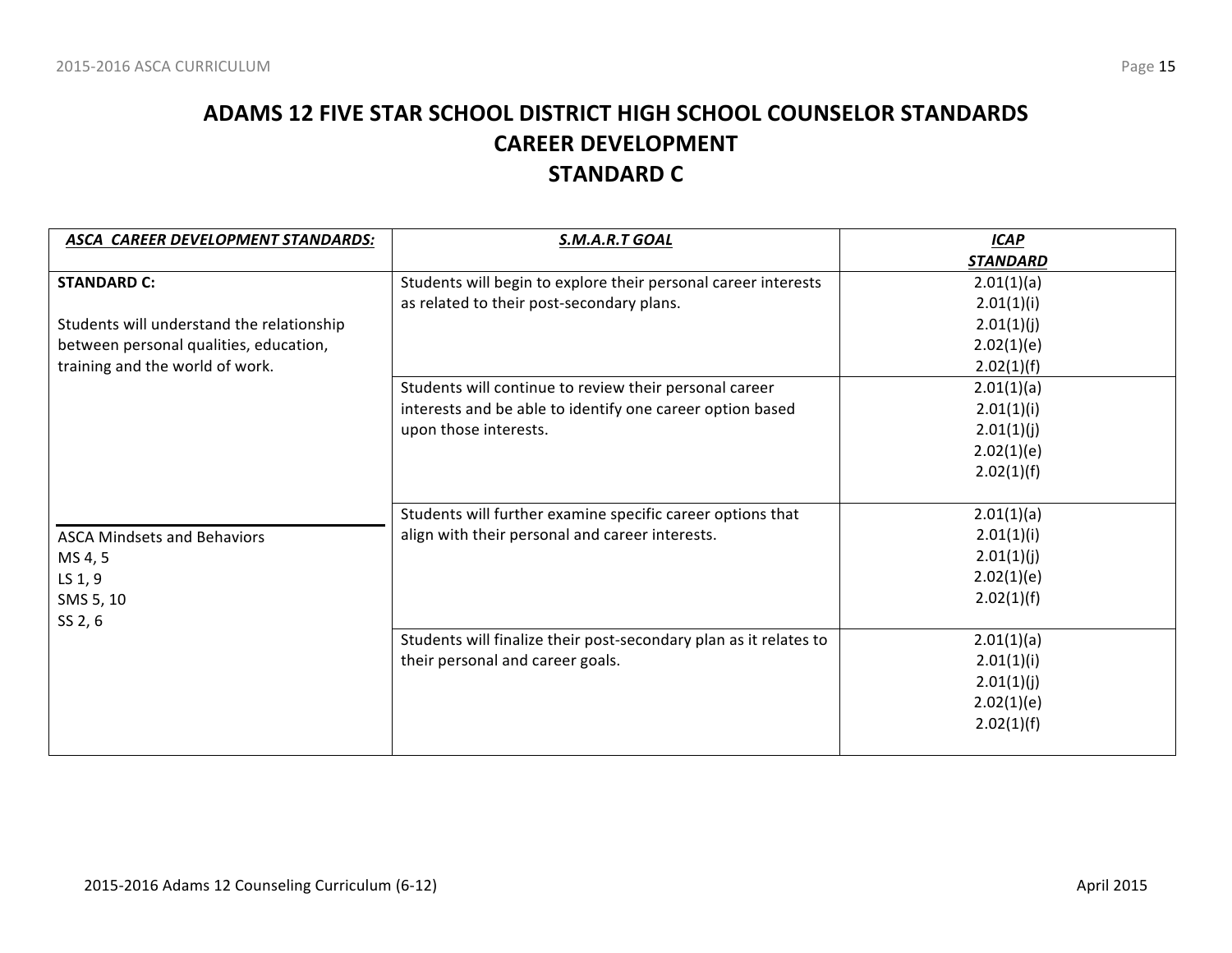# **ADAMS 12 FIVE STAR SCHOOL DISTRICT HIGH SCHOOL COUNSELOR STANDARDS SOCIAL EMOTIONAL LEARNING DEVELOPMENT STANDARD A**

| ASCA SOCIAL EMOTIONAL LEARNING DEVELOPMENT STANDARDS:                           | S.M.A.R.T GOAL                                                                 |
|---------------------------------------------------------------------------------|--------------------------------------------------------------------------------|
| <b>STANDARD A:</b>                                                              | Students will increase awareness of effective communication skills that        |
|                                                                                 | demonstrate respect and appreciation of self and others.                       |
| Students will acquire the knowledge, attitudes and interpersonal skills to help |                                                                                |
| them understand and respect self and others.                                    |                                                                                |
|                                                                                 | Students will increase awareness of effective self-advocacy skills that relate |
| <b>ASCA Mindsets and Behaviors</b>                                              | to problem-solving.                                                            |
| MS 1, 2                                                                         |                                                                                |
| LS <sub>9</sub>                                                                 |                                                                                |
| SMS 2, 7                                                                        |                                                                                |
| SS 2, 4, 8, 9                                                                   | Students will increase awareness of effective self-advocacy skills that relate |
|                                                                                 | to promoting healthy relationships.                                            |
|                                                                                 |                                                                                |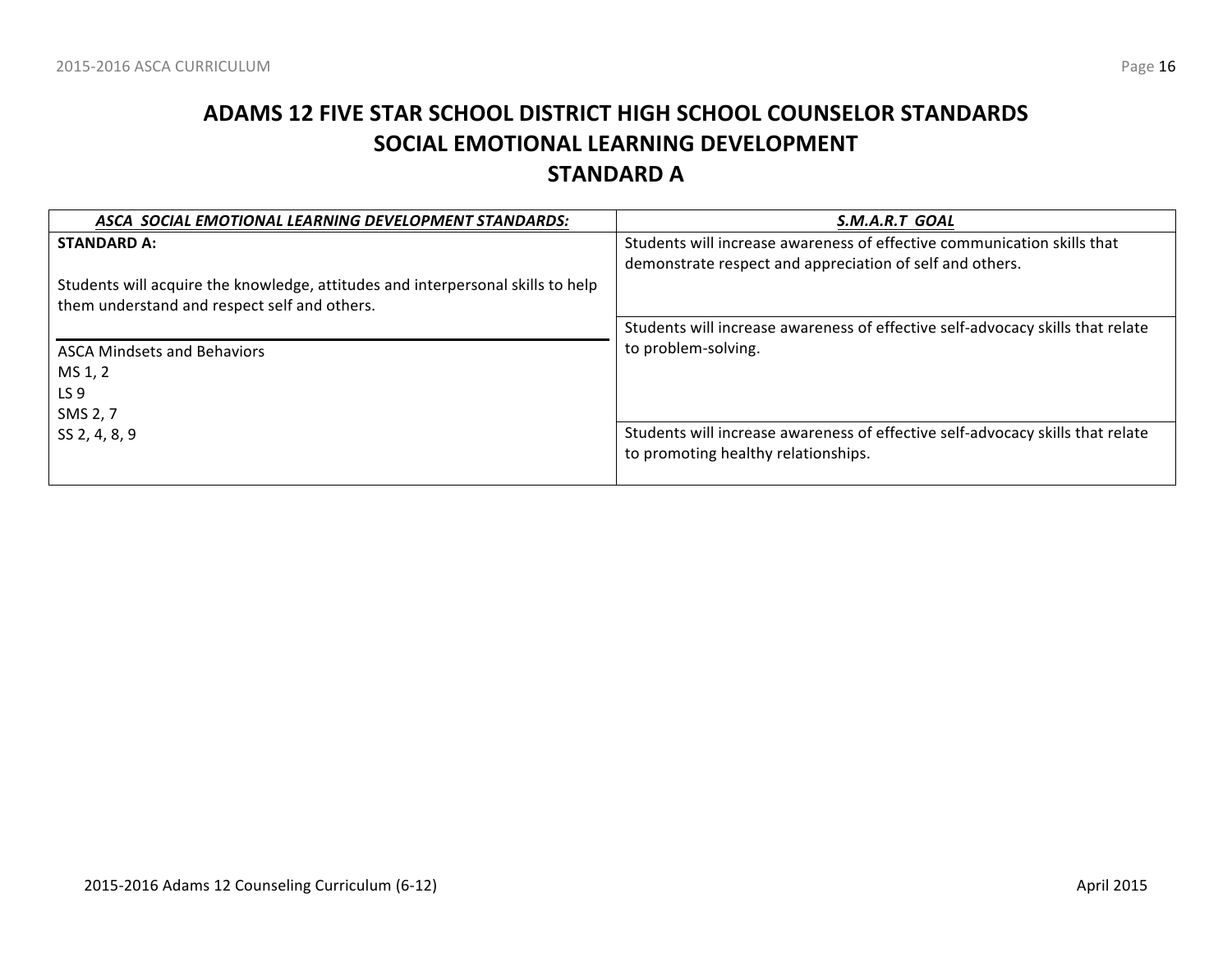# **ADAMS 12 FIVE STAR SCHOOL DISTRICT MIDDLE SCHOOL COUNSELOR STANDARDS SOCIAL EMOTIONAL LEARNING DEVELOPMENT STANDARD B**

| ASCA SOCIAL EMOTIONAL LEARNING DEVELOPMENT STANDARDS:                                  | S.M.A.R.T GOAL                                                       |
|----------------------------------------------------------------------------------------|----------------------------------------------------------------------|
| <b>STANDARD B:</b>                                                                     | Students will increase their awareness of how to deal with conflict. |
| Students will make decisions, set goals and take necessary action to achieve<br>goals. |                                                                      |
| <b>ASCA Mindsets and Behaviors</b>                                                     |                                                                      |
| MS 1, 2                                                                                | Students will increase their awareness of how to deal with conflict. |
| LS 1, 7, 9                                                                             |                                                                      |
| SMS 1, 5, 6                                                                            |                                                                      |
| SS 5, 8                                                                                |                                                                      |
|                                                                                        | Students will increase their awareness of how to deal with conflict. |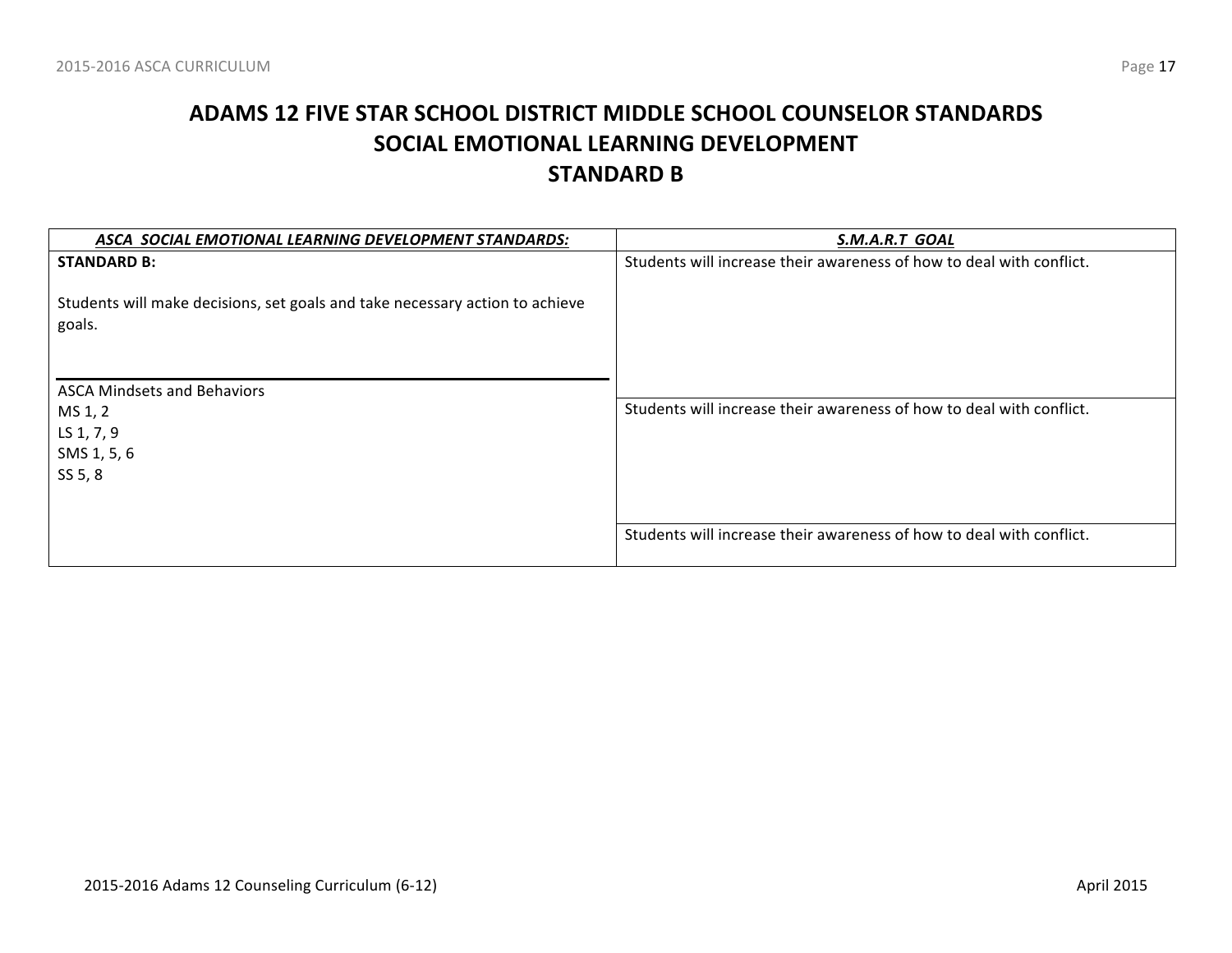# **ADAMS 12 FIVE STAR SCHOOL DISTRICT MIDDLE SCHOOL COUNSELOR STANDARDS SOCIAL EMOTIONAL LEARNING DEVELOPMENT STANDARD C**

| S.M.A.R.T GOAL                                                          |
|-------------------------------------------------------------------------|
| Students will increase their awareness of coping skills.                |
|                                                                         |
|                                                                         |
|                                                                         |
|                                                                         |
| Students will increase awareness of suicide risk and develop prevention |
| strategies.                                                             |
|                                                                         |
| Students will increase their awareness of coping skills.                |
|                                                                         |
|                                                                         |
|                                                                         |
|                                                                         |
|                                                                         |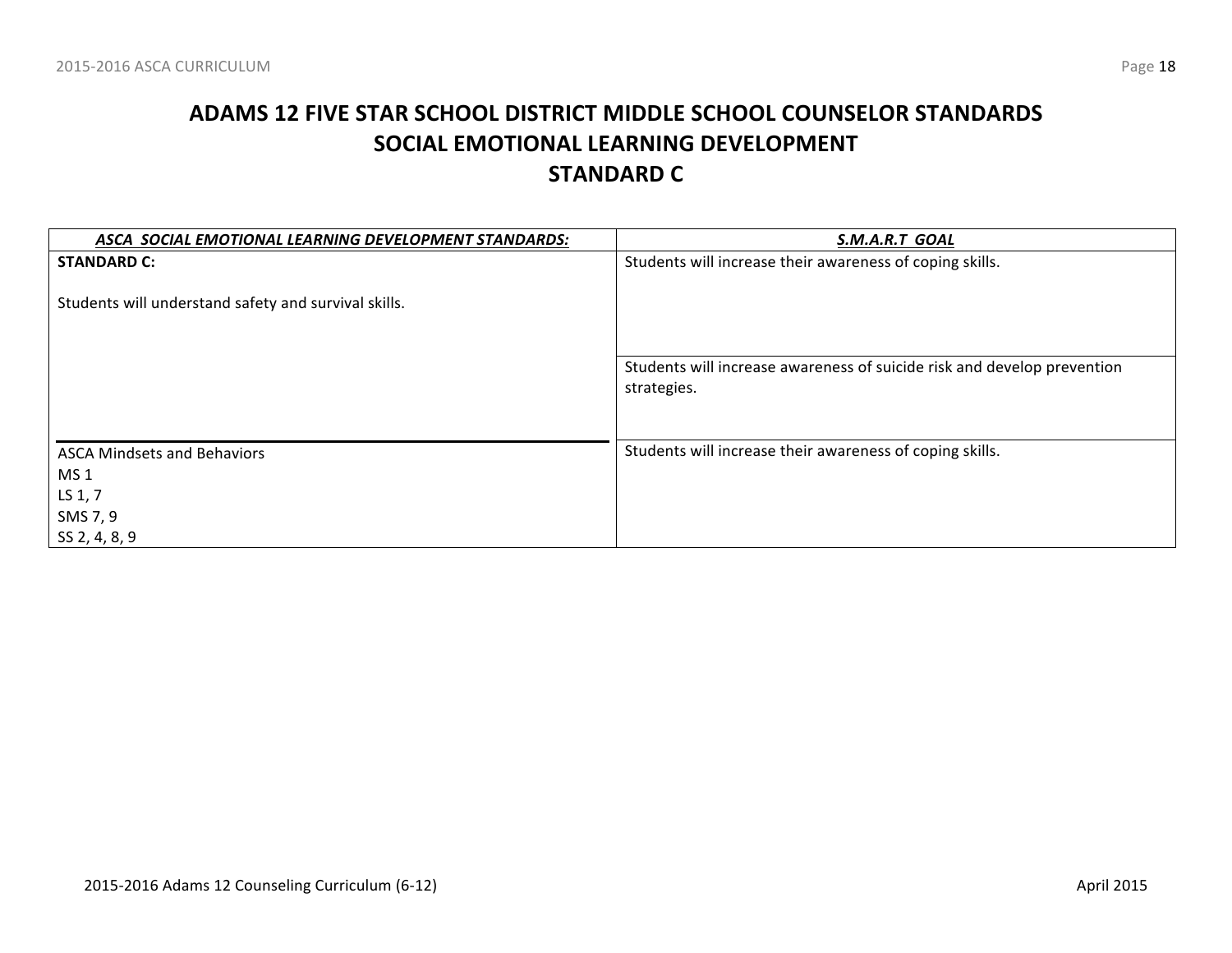# **ADAMS 12 FIVE STAR SCHOOL DISTRICT HIGH SCHOOL COUNSELOR STANDARDS SOCIAL EMOTIONAL LEARNING DEVELOPMENT STANDARD A**

| ASCA SOCIAL EMOTIONAL LEARNING DEVELOPMENT STANDARDS:                           | S.M.A.R.T GOAL                                                                   |
|---------------------------------------------------------------------------------|----------------------------------------------------------------------------------|
| <b>STANDARD A:</b>                                                              | Students will increase awareness of hate crimes and learn skills to respect self |
|                                                                                 | and others.                                                                      |
| Students will acquire the knowledge, attitudes and interpersonal skills to help |                                                                                  |
| them understand and respect self and others.                                    |                                                                                  |
|                                                                                 |                                                                                  |
|                                                                                 |                                                                                  |
| <b>ASCA Mindsets and Behaviors</b>                                              |                                                                                  |
| MS 1, 2                                                                         |                                                                                  |
| LS 9                                                                            |                                                                                  |
| SMS 2, 7                                                                        |                                                                                  |
| SS 2, 4, 8, 9                                                                   |                                                                                  |
|                                                                                 |                                                                                  |
|                                                                                 |                                                                                  |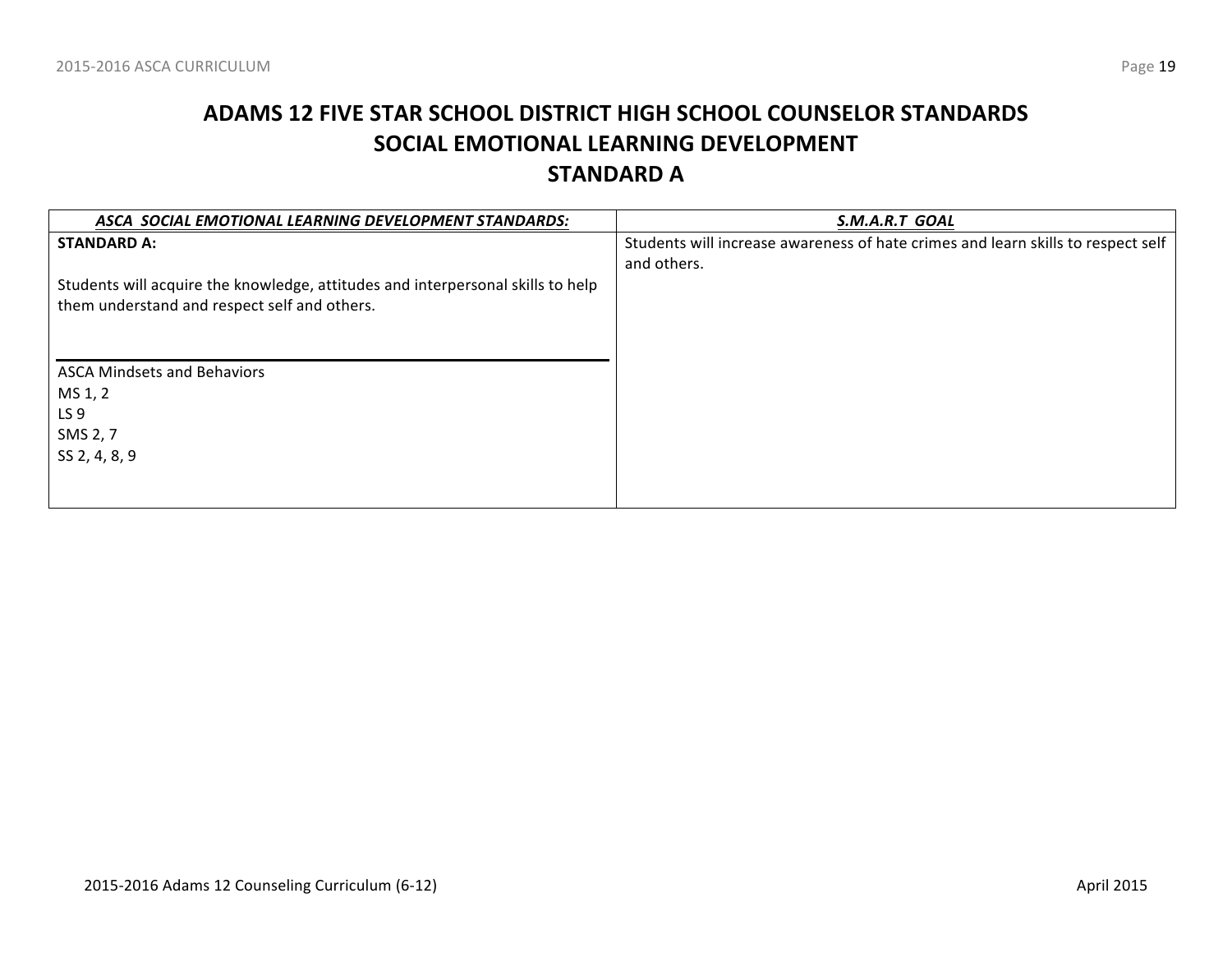# **ADAMS 12 FIVE STAR SCHOOL DISTRICT HIGH SCHOOL COUNSELOR STANDARDS SOCIAL EMOTIONAL LEARNING DEVELOPMENT STANDARD B**

| ASCA SOCIAL EMOTIONAL LEARNING DEVELOPMENT STANDARDS:                        | S.M.A.R.T GOAL                                                       |
|------------------------------------------------------------------------------|----------------------------------------------------------------------|
| <b>STANDARD B:</b>                                                           | Addressed through responsive counseling services and Closing-the-Gap |
|                                                                              | model                                                                |
| Students will make decisions, set goals and take necessary action to achieve |                                                                      |
| goals.                                                                       |                                                                      |
|                                                                              |                                                                      |
|                                                                              |                                                                      |
|                                                                              |                                                                      |
|                                                                              |                                                                      |
| <b>ASCA Mindsets and Behaviors</b>                                           |                                                                      |
| MS 1, 2                                                                      |                                                                      |
| LS 1, 7, 9                                                                   |                                                                      |
| SMS 1, 5, 6                                                                  |                                                                      |
| SS 5, 8                                                                      |                                                                      |
|                                                                              |                                                                      |
|                                                                              |                                                                      |
|                                                                              |                                                                      |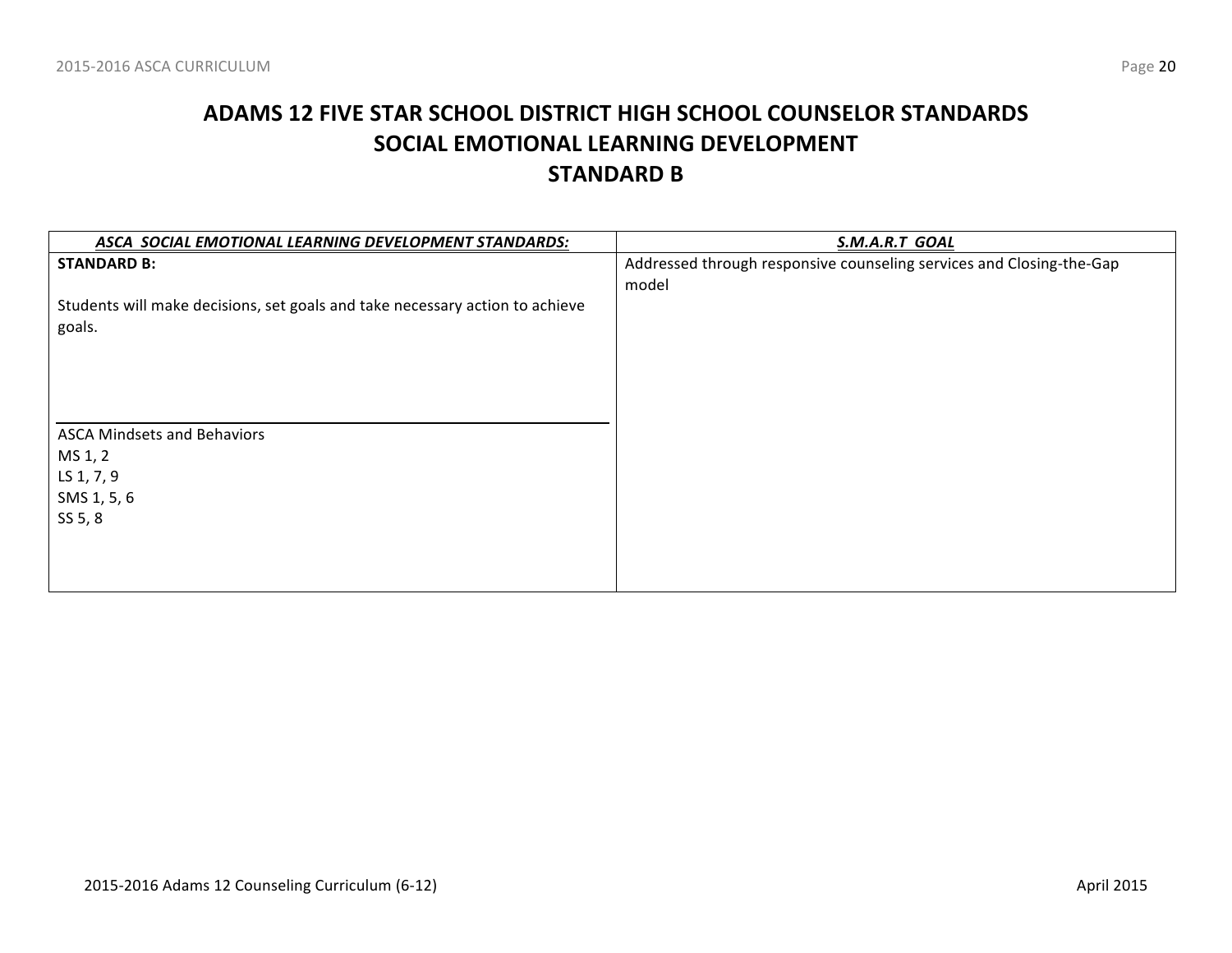# **ADAMS 12 FIVE STAR SCHOOL DISTRICT HIGH SCHOOL COUNSELOR STANDARDS SOCIAL EMOTIONAL LEARNING DEVELOPMENT STANDARD C**

| ASCA SOCIAL EMOTIONAL LEARNING DEVELOPMENT STANDARDS: | S.M.A.R.T GOAL                                                          |
|-------------------------------------------------------|-------------------------------------------------------------------------|
| <b>STANDARD C:</b>                                    | Students will increase awareness of suicide risk and develop prevention |
|                                                       | strategies.                                                             |
| Students will understand safety and survival skills.  |                                                                         |
|                                                       |                                                                         |
|                                                       |                                                                         |
|                                                       |                                                                         |
|                                                       |                                                                         |
|                                                       |                                                                         |
| <b>ASCA Mindsets and Behaviors</b>                    |                                                                         |
| MS <sub>1</sub>                                       |                                                                         |
| LS 1, 7                                               |                                                                         |
| SMS 7, 9                                              |                                                                         |
| SS 2, 4, 8, 9                                         |                                                                         |
|                                                       |                                                                         |
|                                                       |                                                                         |
|                                                       |                                                                         |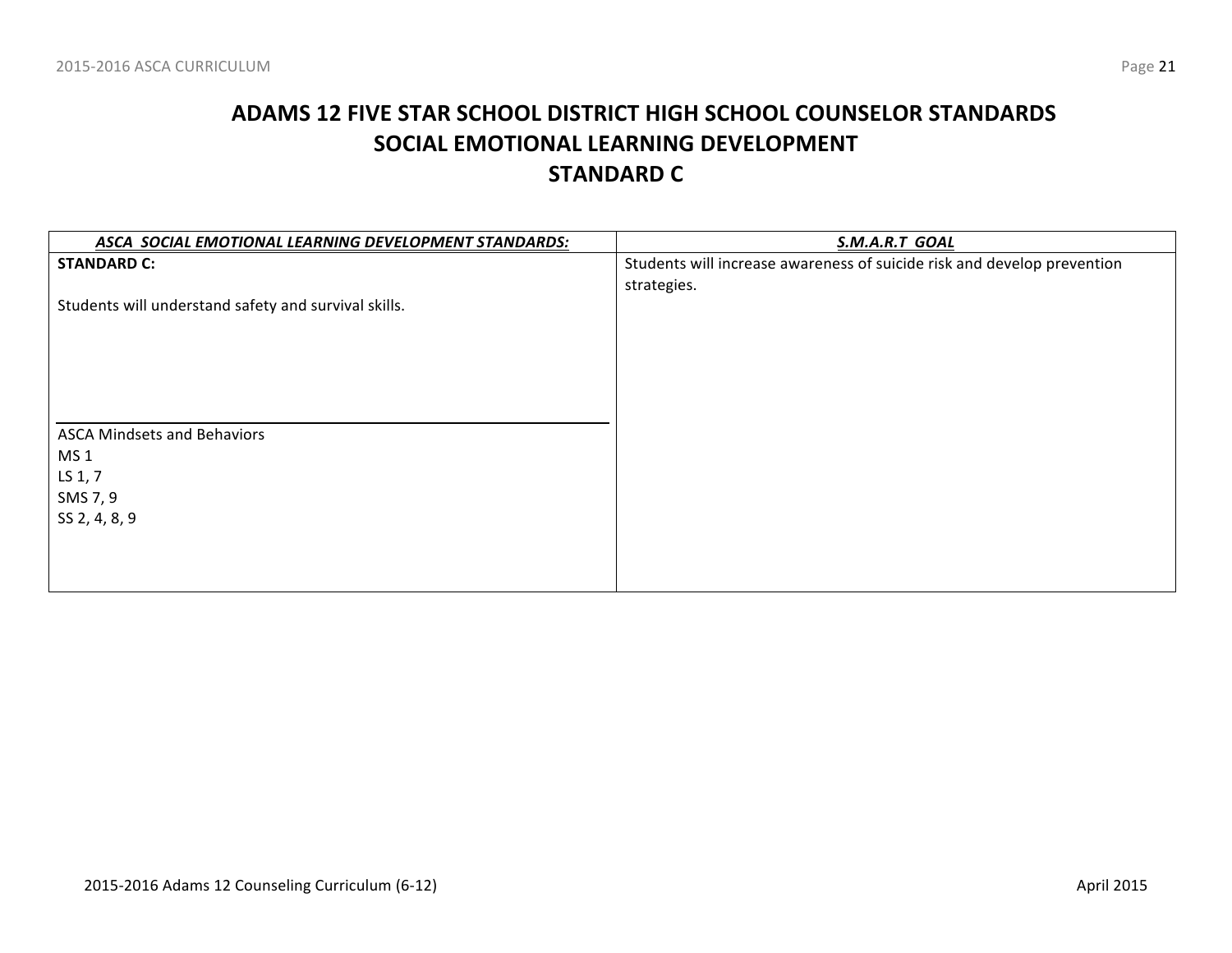#### **ADAMS 12 FIVE STAR SCHOOLS MIDDLE SCHOOL COUNSELING CURRICULUM**

#### **CURRICULUM/ASCA TASKS**

Key Information: 

o Task to be completed - Data collection - Lesson template

#### $6^{TH}$  GRADE

- Academic
	- o Organization and Time Management Lesson attendance data AD12 6TH ORGANIZATION
	- O Grad Requirement and Resource Lesson attendance data AD12 6TH INTEREST PROFILER
	- o CIC Interest Profiler – attendance data – AD12 6TH GRADE INTEREST PROFILER
- Career
	- o CIC Interest Profiler – attendance data – AD12 6TH GRADE INTEREST PROFILER
- Social Emotional
	- O Second Step SEL Lesson attendance data SECOND STEP BULLY PREVENTNION BYSTANDERS: LESSON 7 PART 1 AND 2

#### 7TH GRADE

- Academic
	- O Goal Lesson Naviance task data (survey) AD12 7TH GOAL
	- o StrengthsExplorer Connected to StrengthsExplorer AD12 7TH STRENGTHSEXPLORER
	- O Grad Requirement lesson Naviance task data (survey) AD12 7TH HIGH SCHOOL READINESS
- **Career** 
	- o StrengthsExplorer Connected to StrengthsExplorer AD12 7TH STRENGTHS EXPLORER
	- O Career exploration Connected to saving Pathway and Career AD12 7TH STRENGTH SEXPLORER
- Personal/Social
	- o SOS attendance data AD12 MS SOS
	- o Second Step SEL Lesson attendance data SECOND STEP EMPATHY AND COMMUNICATION: DISAGREEING RESPECTFULLY: LESSON 2 PART 1 AND 2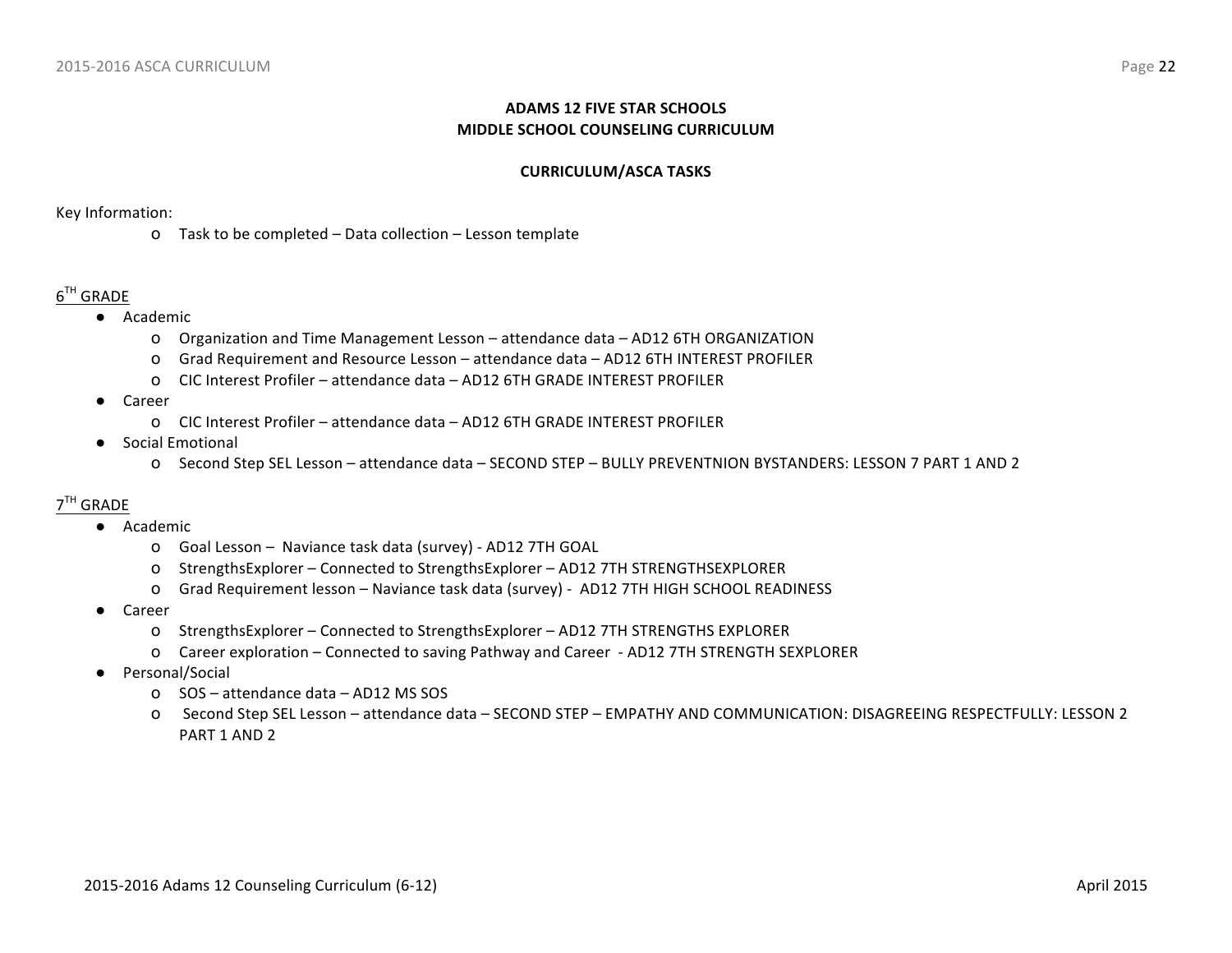#### $8^{TH}$  GRADE

- Academic
	- o StrengthsExplorer Connected to StrengthsExplorer AD 12 8TH STRENGTHSEXPLORER
	- o Grad Requirement lesson Naviance task data (survey) AD12 8TH HIGH SCHOOL READINESS
	- o Resource lesson Connected to Course Planner AD12 8TH COURSE PLANNER
	- o 4 Year Plan – Connected to Course Planner – AD12 8TH COURSE PLANNER
- Career
	- o StrengthsExplorer Connected to StrengthsExplorer AD12 8TH STRENGTHS EXPLORER
	- O Career exploration Connected to saving Pathway and Career AD12 8TH STRENGTHS EXPLORER
- Personal/Social
	- o Second Step SEL Lesson attendance data SECOND STEP EMOTION MANAGEMENT: LESSON 9 PART 1 AND 2

#### **TENTATIVE MIDDLE SCHOOL TIMELINE**

| <b>GRADE LEVEL</b> | <b>FALL</b>                                                    | <b>SPRING</b>                                             |
|--------------------|----------------------------------------------------------------|-----------------------------------------------------------|
| 6                  | Organization and Time Management<br>Lesson                     | Interest Profiler<br>Grad Requirement and Resource Lesson |
|                    |                                                                |                                                           |
|                    | Grad Requirement and Resource Lesson<br>SEL/Second Step Lesson | SEL/Second Step Lesson                                    |
|                    | <b>Academic Goal Lesson</b>                                    | <b>Grad Requirement Lesson</b>                            |
|                    | StrengthsExplorer                                              | SOS<br>$\bullet$                                          |
|                    | <b>Career Exploration</b>                                      | SEL/Second Step Lesson                                    |
|                    | <b>SOS</b><br>$\bullet$                                        |                                                           |
|                    | SEL/Second Step Lesson                                         |                                                           |
| 8                  | <b>Strengths Explorer</b>                                      | Grad Requirement and Resource Lesson                      |
|                    | <b>Career Exploration</b>                                      | 4 Year Plan                                               |
|                    | SEL/Second Step Lesson                                         | SEL/Second Step Lesson                                    |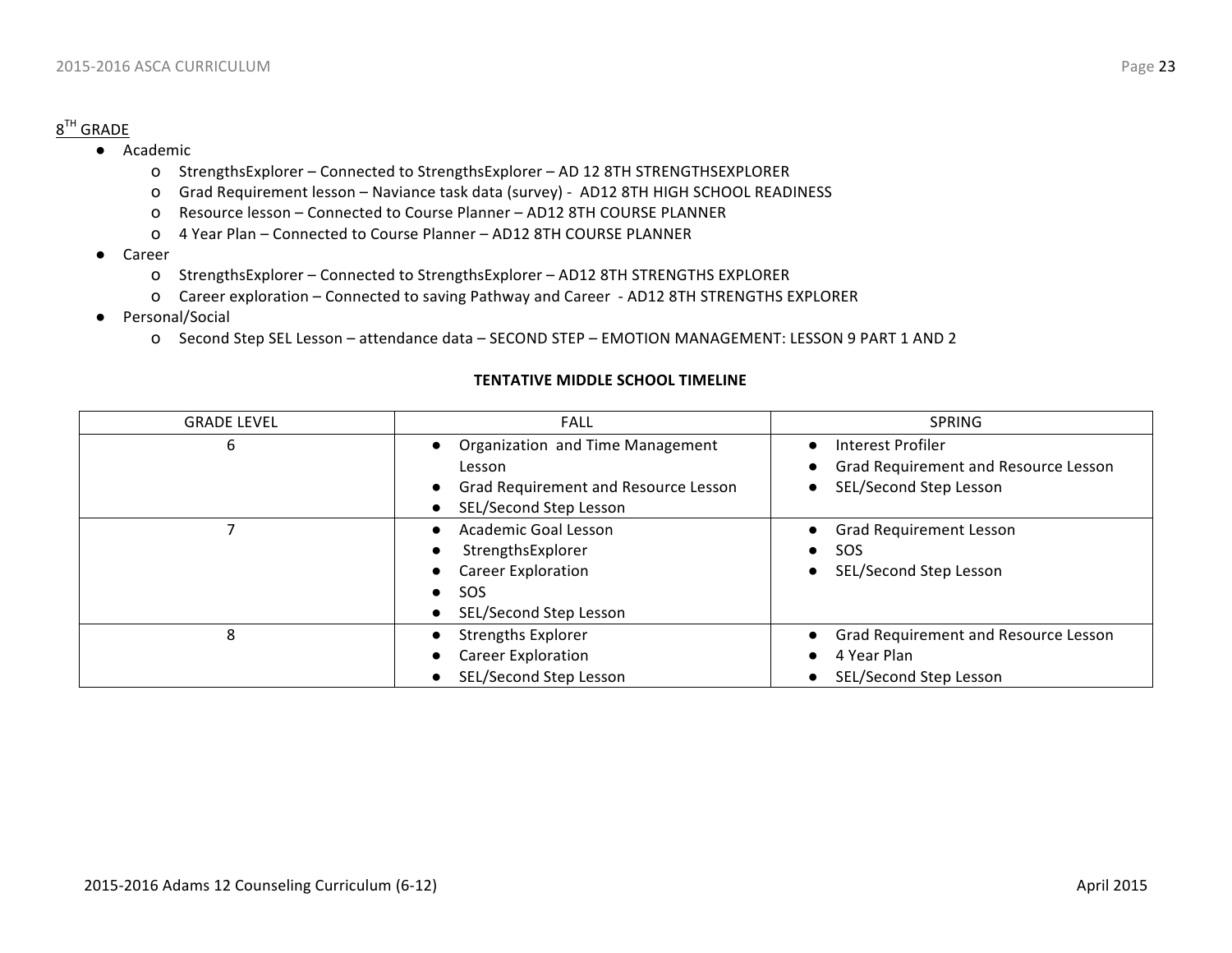#### **ADAMS 12 FIVE STAR SCHOOLS HIGH SCHOOL COUNSELING CURRICULUM**

#### **NAVIANCE/ASCA TASKS**

#### $9^{TH}$  GRADE

- Academic
	- O Resource Lesson Naviance task data (survey) AD12 HS RESOURCE LESSON
	- o Resume Connected to the Resume Builder AD12 HS RESUME
	- O Grad Requirement Lesson Must mark off manually from students or staff AD12 GRAD REQUIREMENT
	- o 4-Year Plan connected to Course Planner AD12 HS COURSE PLANNER
- Career
	- o Career Cluster Finder – Connected to Cluster Finder AD12 9TH CLUSTER FINDER
	- O Game Plan Connected to Game Plan AD12 HS GAME PLAN
- Personal/Social
	- o JOURNEY AD12 HS JOURNEY
	- $O$  SOS AD12 HS SOS

#### $10^{TH}$  GRADE

- Academic
	- O Resource Lesson Naviance task data (survey) AD12 HS RESOURCE LESSON
	- O Resume Connected to the Resume Builder AD12 HS RESUME
	- O Grad Requirement Lesson Must mark off manually from students or staff AD12 GRAD REQUIREMENT
	- O 4-Year Plan connected to Course Planner AD12 HS COURSE PLANNER
- Career
	- O Interest Profiler Connected to Interest Profiler AD12 10TH INTEREST PROFILER
	- O Game Plan Connected to Game Plan AD12 HS GAME PLAN
- Personal/Social
	- O JOURNEY AD12 HS JOURNEY
	- $O$  SOS AD12 HS SOS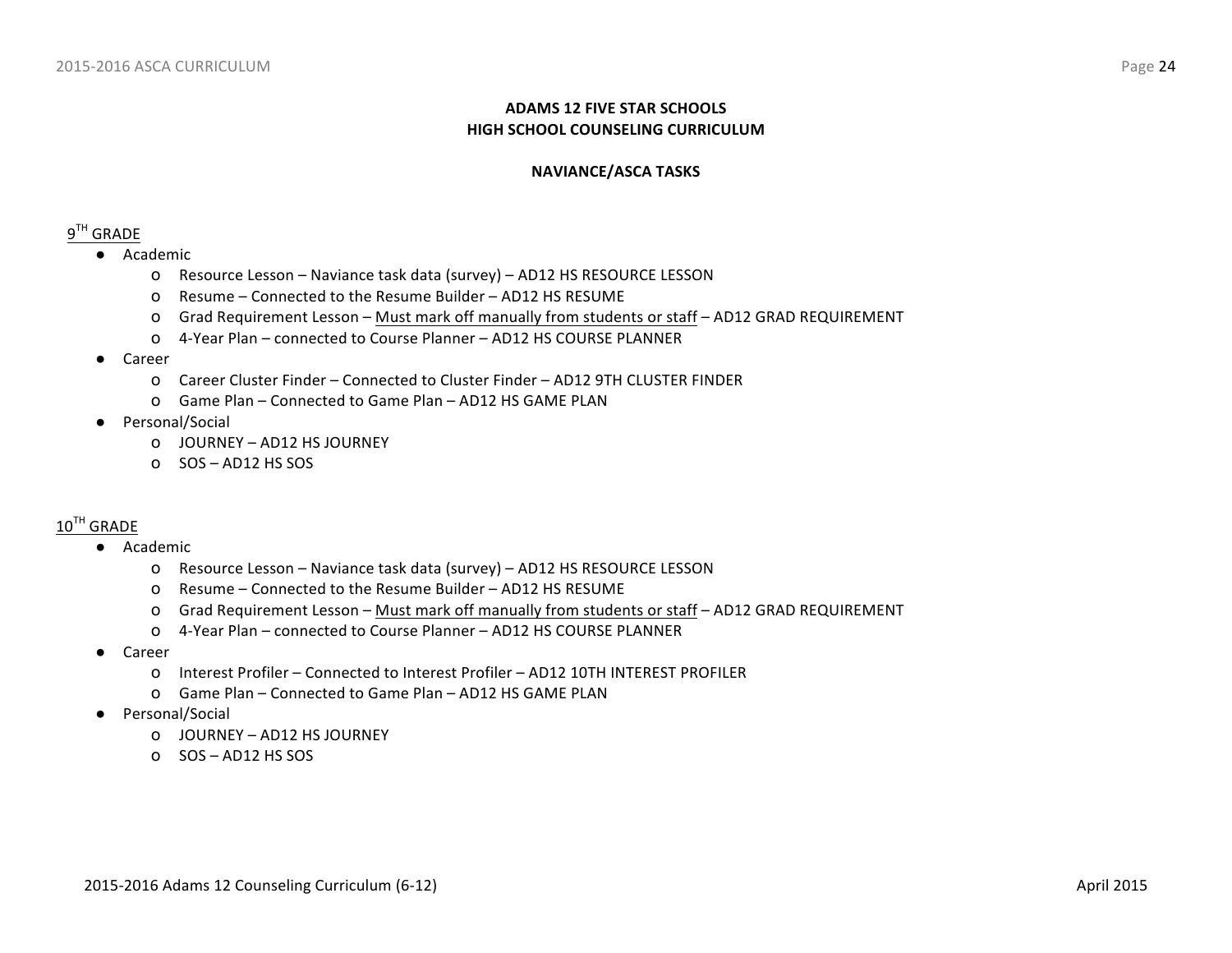### $11^{\text{TH}}$  GRADE

- Academic
	- o Resource Lesson Naviance task data (survey) AD12 HS RESOURCE LESSON
	- o Resume Connected to the Resume Builder AD12 HS RESUME
	- o Grad Requirement Lesson Must mark off manually from students or staff AD12 GRAD REQUIREMENT
	- o 4-Year Plan – connected to Course Planner – AD12 HS COURSE PLANNER
- Career
	- O Do What You Are Connected to Do What You Are AD12 11TH DO WHAT YOU ARE
	- O Game Plan Connected to Game Plan AD12 HS GAME PLAN
- Personal/Social
	- O JOURNEY AD12 HS JOURNEY
	- $O$  SOS AD12 HS SOS

#### $12^{TH}$  GRADE

- Academic
	- o Senior Meeting/Interview Naviance task data (survey)
	- o Graduation Plan Must be manually marked off by staff
- Career
	- o Senior Exit Survey Naviance task data (survey)
	- o Graduation Plan Must be manually marked off by staff
- Personal/Social
	- O JOURNEY AD12 HS JOURNEY
	- o SOS – AD12 HS SOS